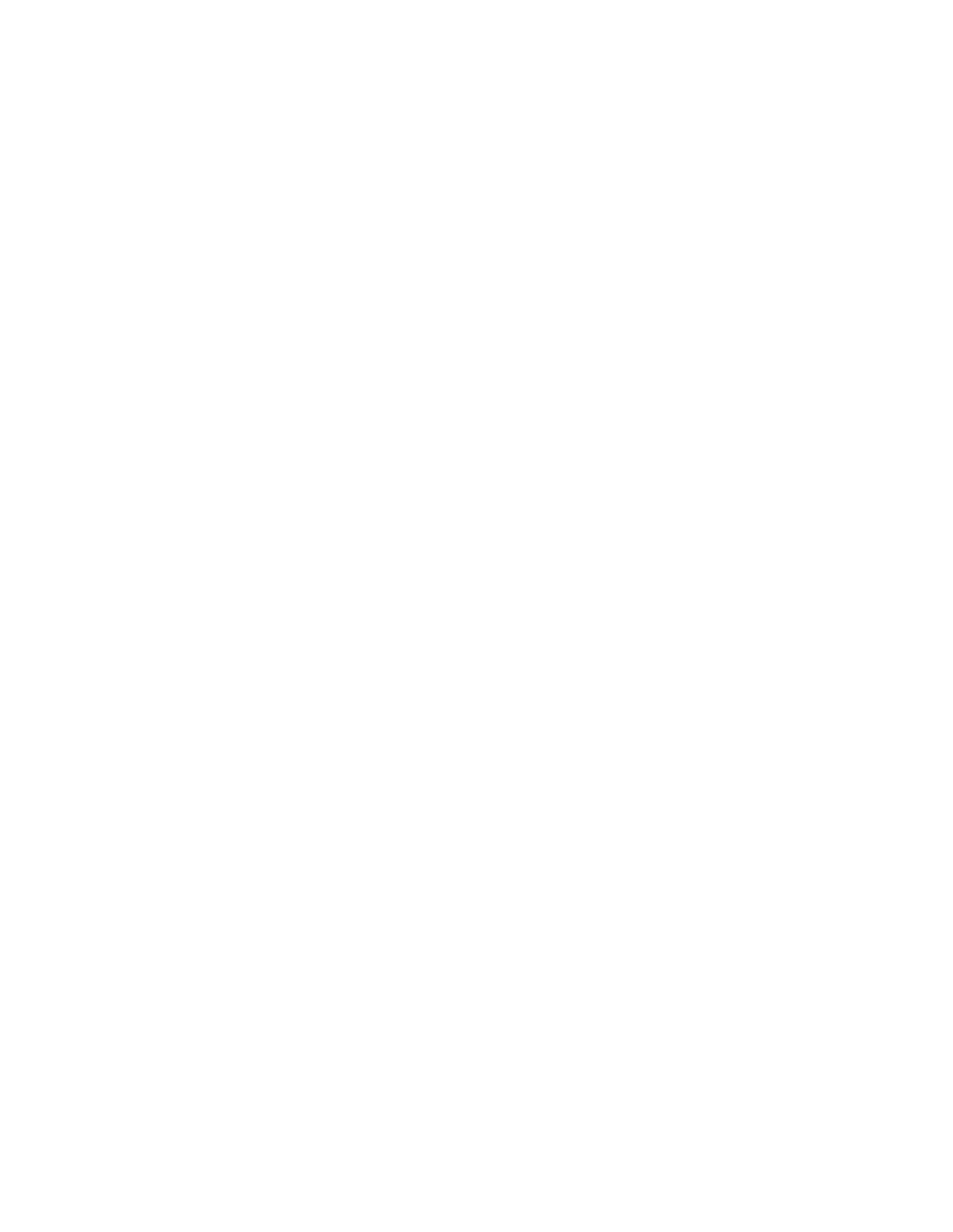

# **A Toolkit for Educators, Families, and Students**

## **Table of Contents**

## **Appendices**

| <b>Accreditation Standards, Student</b>                              |    |
|----------------------------------------------------------------------|----|
| Bullying/Intimidation/                                               |    |
| <b>Model School District Policy</b><br><b>Bullying, Intimidation</b> |    |
| <b>Bullying/Intimidation Model Incident Reporting</b><br>Form        | 15 |
| <b>Bullying may also be Discrimination</b>                           | 20 |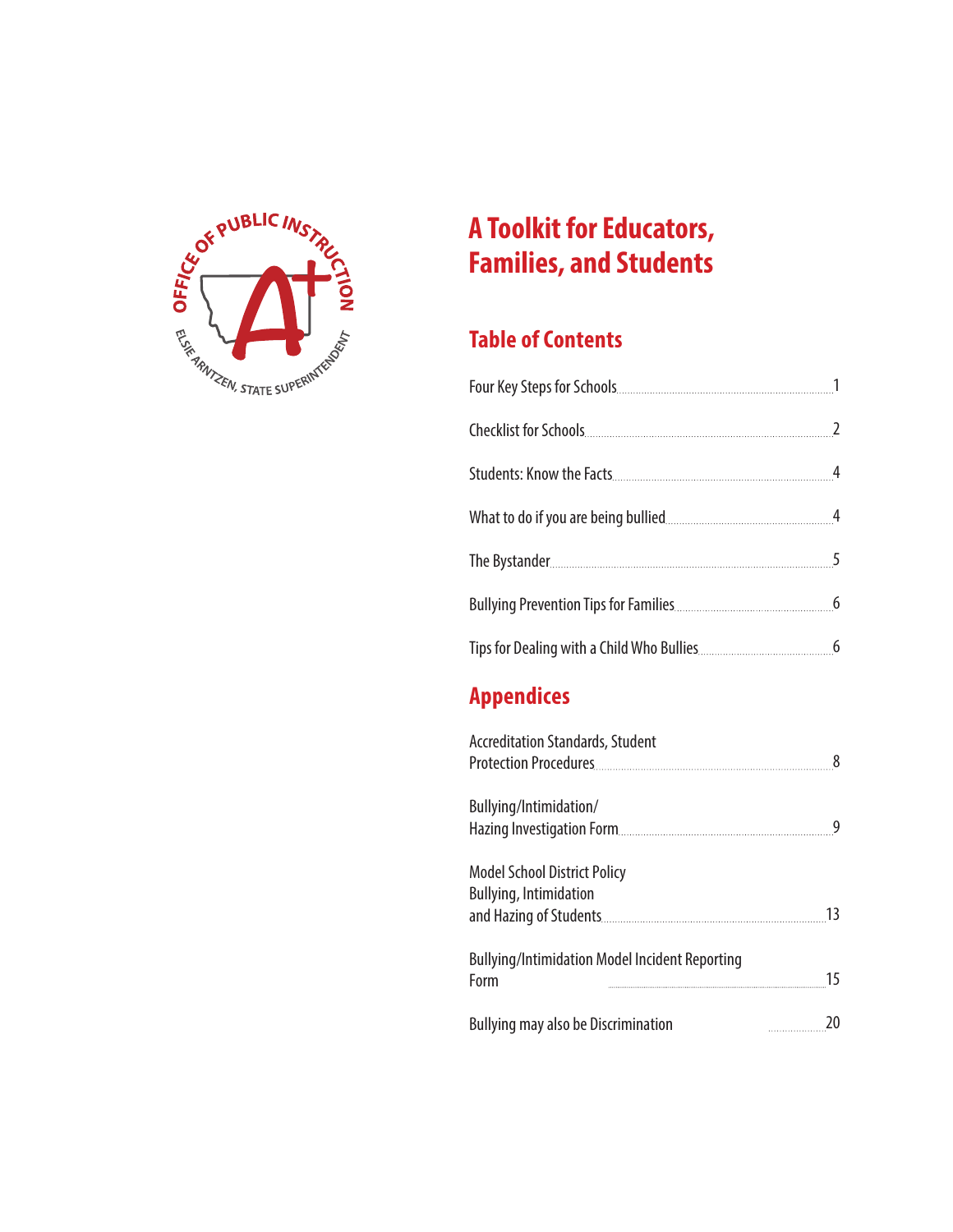# **Four Key Steps for Schools**



# **1. Clearly define bullying behavior, and cyber-bullying. Sample Definitions**:

**2.** Bullying is negative, often repeated, behavior with the intent to hurt someone physically or emotionally and involves an imbalance of power (physical size, social status) between the

J l í

j

֚֚֡

aggressor(s) and the target(s)<br>**Cyber-bullying is the use of cell phones, texting,** social networking sites, email, or other electronic media to harass, threaten or intimidate someone. (Definitions adapted from www/bullyingprevention.org.)

#### **2. Establish clear policies and procedures for how your school will address bullying behavior.**

**3.** School districts are required by the Board of Public Education under the Accreditation Standards (ARM 10.55.719, Student Protection Procedures) to have a policy and procedures to address bullying, including cyber- bullying.

Provide training for teachers, staff (bus drivers, lunch room attendants, playground supervisors), students, parents and community members that includes what bullying is, how to prevent it and how to appropriately intervene.

- **3. Make bullying prevention and intervention part of the school environment by promoting a safe school and classroom culture where educators model positive behavior.**
	- Conduct regular assessments of school culture and track reported incidents of bullying. Useful survey tools that can provide

#### **[opi.mt.gov/bullyfree](http://opi.mt.gov/Families-Students/Family-Student-Support/Bullying-Prevention)**

your school with an assessment of school climate include the My Voice survey and the Youth Risk Behavior Survey.

- Require all faculty and staff to model the same positive behaviors expected of students with one another and with students.
- Increase adult supervision in areas identified as "hot spots" such as in hallways between class periods, playgrounds, the lunch room and bus stops.
- Commit to bullying prevention for the long term. Successful prevention efforts are an on-going part of the school curriculum and culture.
- Train school personnel and students in appropriate ways to respond when they observe bullying.

## **4. Establish clear guidelines for reporting, investigating, and responding to bullying incidents.**

- Identify a person who is the point of contact at the school for parents, students, teachers and staff who need to take additional steps in reporting and/or intervention.
- Require a firm claim for investigating and response.
- Allow reports made by students, parents, guardians, or other individuals who are not school or district staff members, to be made anonymously and confidentially.
- Make a variety of reporting resources available to the school community including, but not limited to, an Incident Reporting Form, a voicemail box and a suggestion box.
- Depending on the severity of the incident, the school may also need to contact law enforcement authorities.

**A Toolkit for Educators, Families, and Students 1**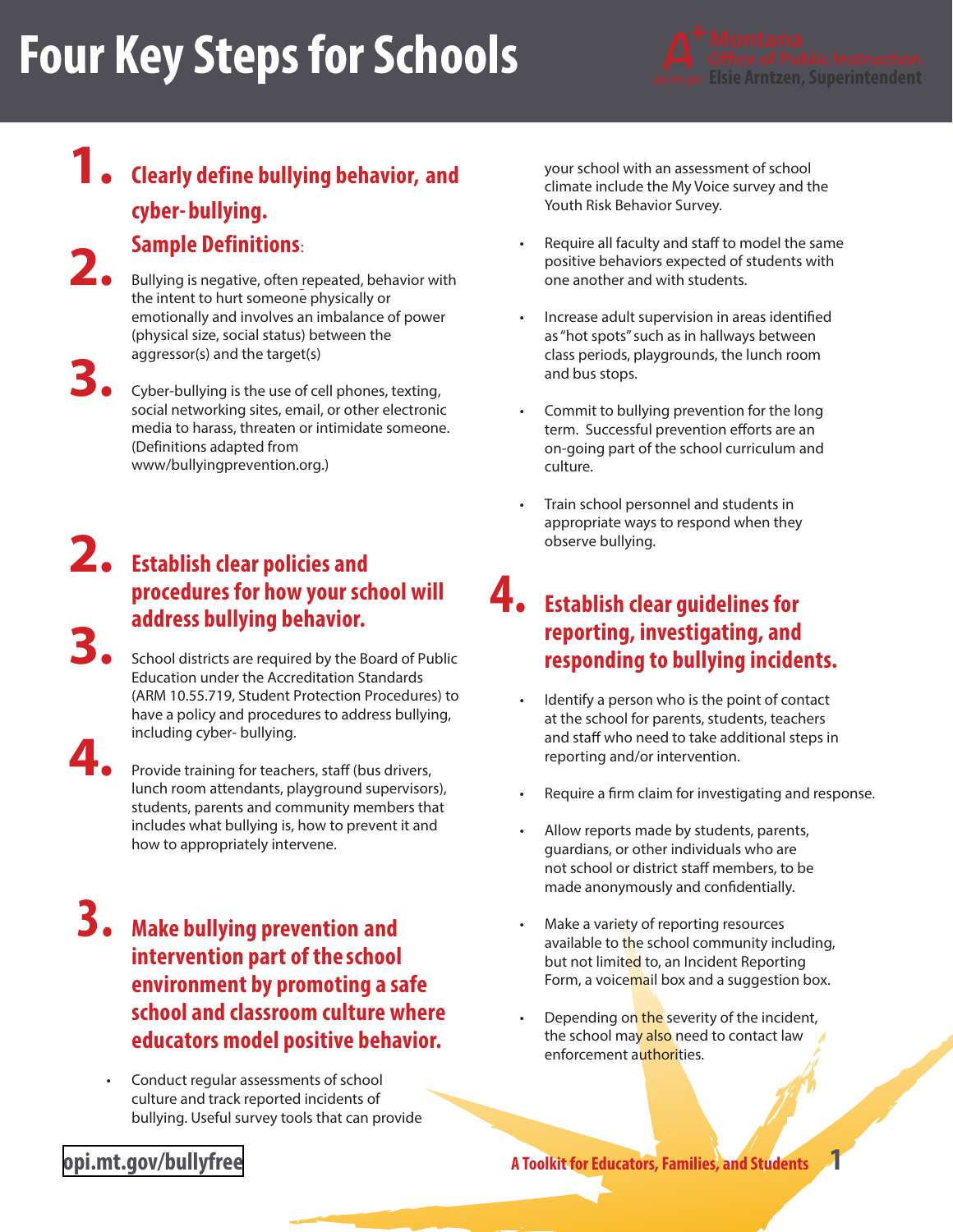# **Bully Free Montana Checklist for Schools**

**Use this checklist to help monitor your school's progress and identify areas that need attention. Bullying Prevention Policies and Procedures** 

### **Short-term Goals Long-term Goals**

| Our school has an anti-bullying policy      |
|---------------------------------------------|
| with clear procedures for reporting and     |
| responding to bullying. These documents are |
| easy to find on the school website.         |



The policies and procedures are given to parents and students annually.

Our school has a variety of means for students to report bullying incidents.

### **Long-term Goals**

Our school has collected data from a variety of sources to identify the types, frequency and locations of bullying in our school.

Our school conducts an annual assessment of the effectiveness of the bullying prevention and intervention procedures.

Our school has observed a reduction in bullying behavior.

## **Professional Development Short-term Goals**

All of the staff have received training in bullying prevention and intervention and know what bullying is, factors that put children at risk, how to establish prevention practices in the classroom and on school property, how to intervene quickly and effectively and how to support children who have been bullied.

Teachers have established clear classroom procedures and expectations and have communicated the consequences for bullying behavior to students.

Students are taught to recognize bullying and how to respond.

School personnel model positive social behavior. **[opi.mt.gov/bullyfree](http://opi.mt.gov/Families-Students/Family-Student-Support/Bullying-Prevention)** 

The school provides regular opportunities for staff to discuss how to improve school climate and effective bullying prevention and intervention strategies.

The school has made a long-term commitment to bullying prevention and improving school climate and culture.

### **School Climate and Culture Short Term**

Adult supervision is in place in locations around the school where bullying occurs.

Teachers model inclusive behaviors, making a special effort to reach out to those most at risk for bullying and encourage students to be inclusive of their peers.

#### **Long Term**

Teachers work to promote conditions that foster a positive learning environment.

The school conducts an assessment of school climate every two years.



**A Toolkit for Educators, Families, and Students 2**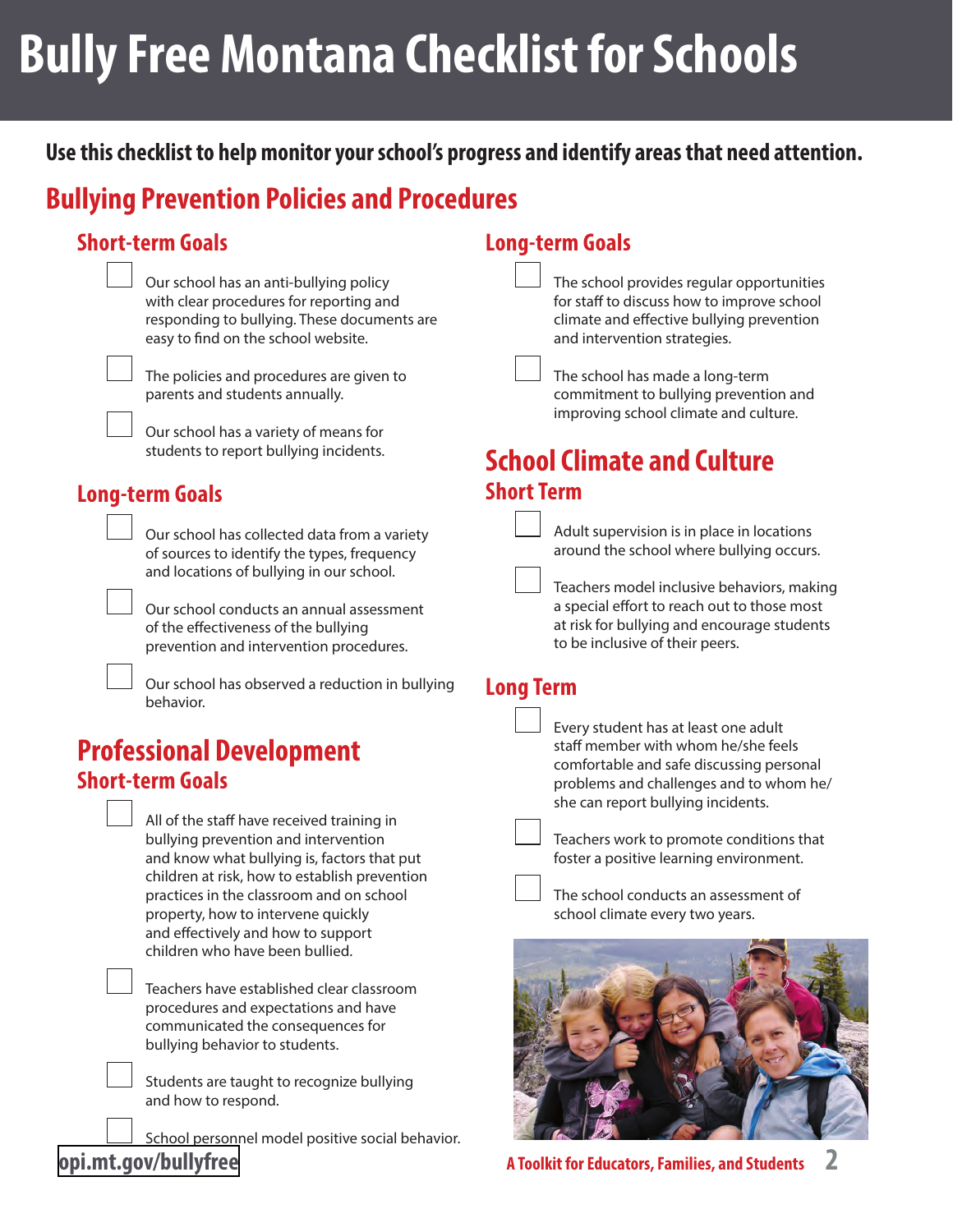# **Bully Free Montana Checklist for Schools**

## **Community and Family Short Term**



Parents receive the bullying policy and procedures each year.



School personnel acknowledge the perspectives of families and treat families with respect.



The school offers a welcoming environment to students, staff, families, and community members.

#### **Long Term**

The school provides parent trainings during each school year on topics related to social and emotional skill development.

The school provides bullying prevention and intervention information to parents and families every year.

Adapted from DuPage County Best Practices in Bullying Prevention and Intervention: *[www.dupage.k12.il.us/main/](www.dupage.k12.il.us/main/anti-bullying/.../BestPracticesManual.pdf) [anti-bullying/.../BestPracticesManual.pdf](www.dupage.k12.il.us/main/anti-bullying/.../BestPracticesManual.pdf)*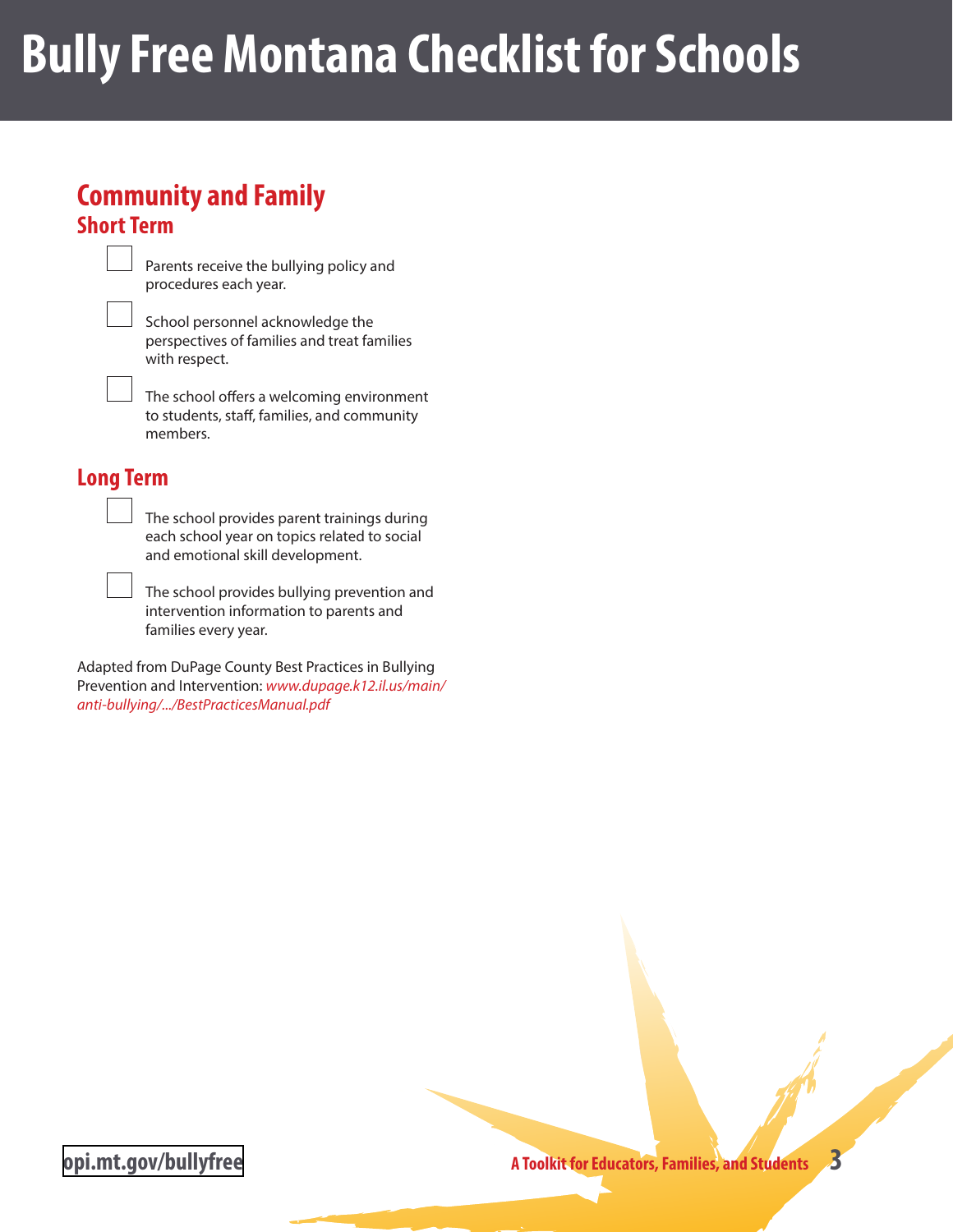# **Students: Know the Facts**

**Every school district is required to have policies and procedures for addressing the issues of bullying and cyber-bullying. Ask to see your district's policy and learn how your school is implementing the policy.** 

# **What is Bullying?**

Bullying is negative, often repeated behavior with the intent to hurt someone physically or emotionally and involves an imbalance of power (physical size, social status) between the aggressor(s) and the target(s).

#### **Physical bullying:**

- Hitting, kicking, or pushing someone...or even just threatening to do it
- Stealing, hiding or destroying someone's things
- Making someone do something he or she doesn't want to do

### **Verbal bullying:**

- Name-calling
- Teasing, taunting
- Insulting or otherwise verbally abusing someone

### **Emotional bullying:**

- Refusing to talk to someone
- Excluding someone from groups or activities
- Spreading lies or rumors about someone
- Making someone do something he or she doesn't want to do

### **Cyber-bullying**

Threats, or intimidation using computers, cell phones and social networking sites by:

- Sending hurtful or threatening emails or text messages.
- Posting photos or other information about without consent.
- Spreading lies and rumors.
- Creating a group or social networking page to target or exclude someone.



## **What to Do If You Are Being Bullied Tip #1: How to respond as bullying is happening**

- **Walk away.** Bullies want to know they have control over your emotions, so don't react with anger or retaliate with physical force.
- Protect yourself. If you can't walk away and are being physically hurt, protect yourself so you can get away. Your safety is the first priority.
- **Report the bullying to a trusted adult.** It's scary to report and no one wants to be seen as a snitch or tattle-tale, but you have a right to be safe at school. Adults are responsible to help with the problem without letting the bully know it was you who reported them.
- **Repeat as necessary.** Report each bullying incident until it stops. There is no reason for you to ever put up with bullying.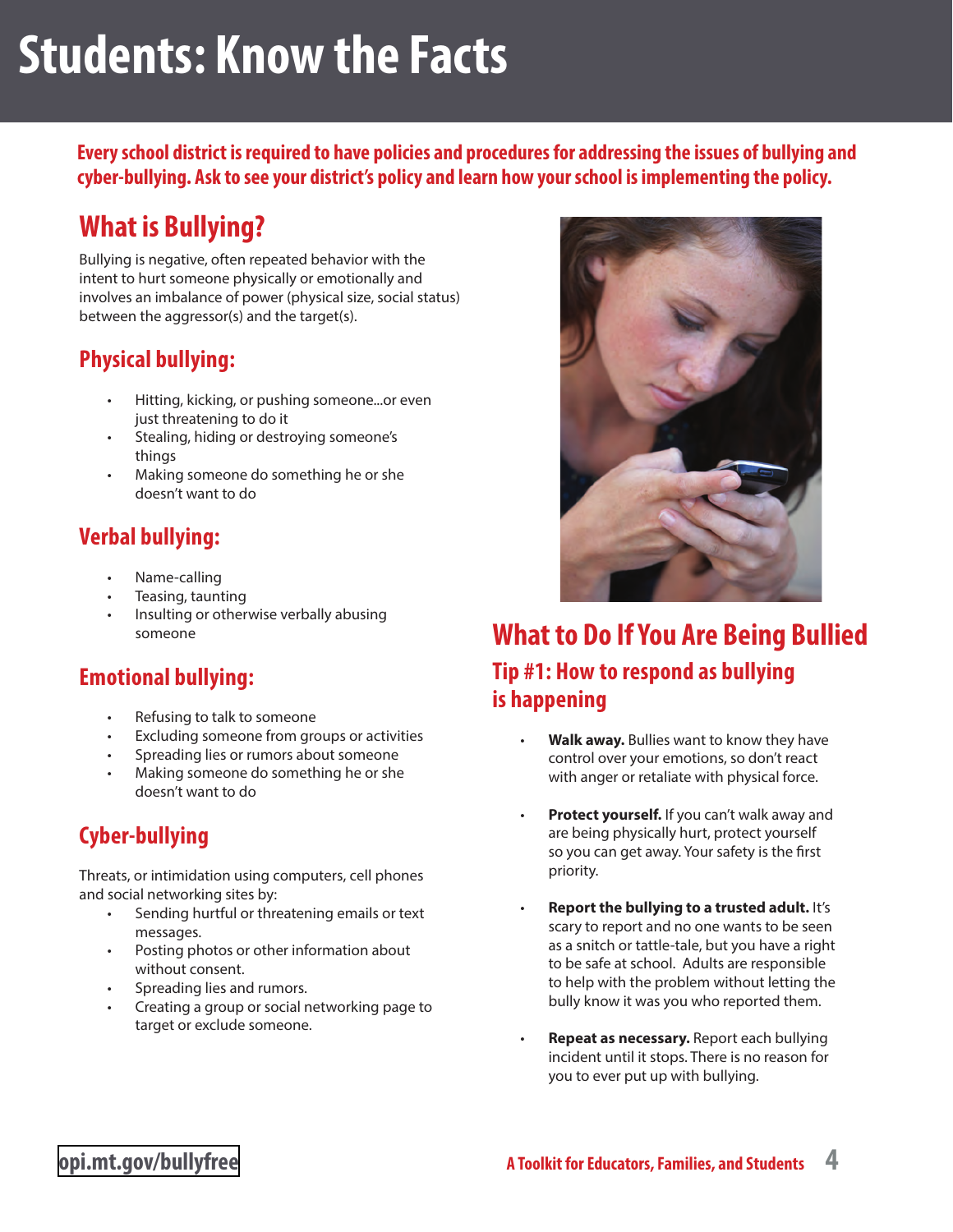# **Students: Know the Facts**



### **Tip #2: How to deal with a cyber-bully**

- **Do not respond** to cyber-bullying messages.
- **Document and report cyber-bullying**. Save or print out emails, text messages or screenshots for reporting the incident to adults.
- **Block the cyber-bully** on your phone, IM list, websites or social media pages. Report inappropriate messages to an adult, the internet service provider or website moderator. Report threats against your safety to the police.

#### **Tip #3: Avoid isolation**

- **Let People Know.** Talk to a parent, counselor, coach, religious leader or trusted friend. Expressing what you're going through can make a huge difference to the way you feel, even if it doesn't change the situation.
- **Don't blame yourself.** It is not your fault. No matter what someone says or does, you should not be ashamed of who you are or what you feel.

Adapted and used by permission from Helpguide.org:  *[http://helpguide.org/mental/bullying.htm](http://helpguide.org/mental/bullying.htm )* 

### *The Stats: Bullying in Montana*

In 2017, 35 percent of middle school students reported being bullied at school, and nearly 21 percent reported being bullied online. Twenty-two percent of high school students reported being bullied at school, and 18 percent reported being bullied online. (2017 **YRBS** Survey)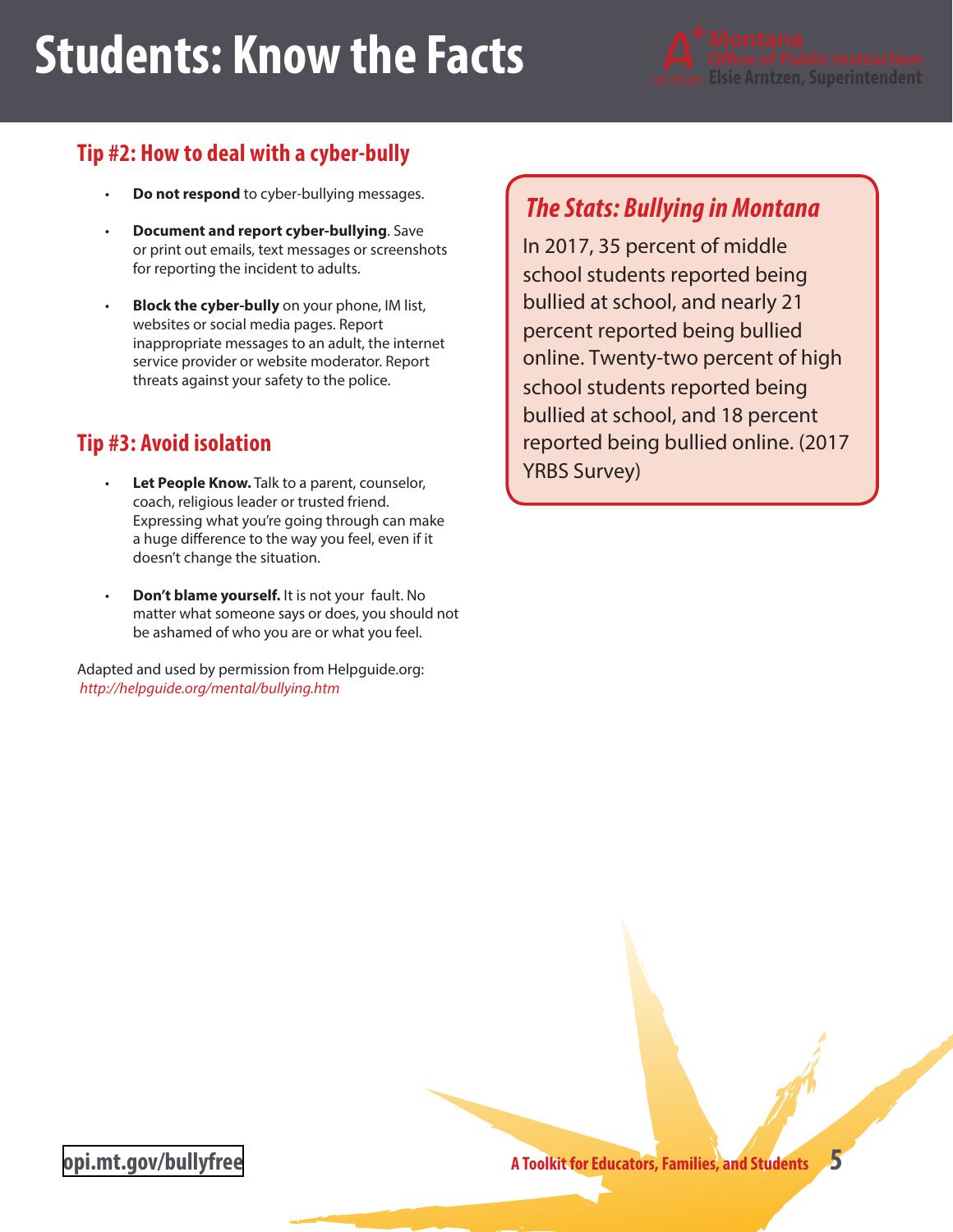# **The Bystander**

**Bullying situations usually involve more than the aggressor and the target. They also involve bystanders—those who watch bullying happen or hear about it. Depending on how bystanders respond, they can either contribute to the problem or to the solution.** 

#### **Hurtful Bystanders**

Some bystanders encourage the bullying by laughing, cheering, or making comments, and other bystanders join in the bullying once it has begun.

#### **Passive Bystanders**

Most bystanders passively accept bullying by watching and doing nothing. Without realizing it, these bystanders also contribute to the problem. Passive bystanders provide the silent acceptance that allows people who bully to continue their hurtful behavior.

#### **Why don't more bystanders intervene?**

- They think, "It's none of my business."
- They are afraid of getting hurt or becoming a victim.
- They feel powerless to stop the bully.
- They don't like the victim or feels the victim "deserves" it.
- They don't want to draw attention to themselves.
- They fear retribution from the bully.
- They think that telling adults won't help or it may make things worse.
- They don't know what to do.

#### **Bystanders who don't intervene or don't report the bullying often suffer negative consequences themselves. They may experience:**

- Pressure to participate in the bullying.
- Anxiety about speaking to anyone about the bullying.
- Guilt for not having defended the victim.

#### **Bystanders have the power to play a key role in preventing or stopping bullying by:**

- Discouraging the aggressor from continuing the behavior.
- Reporting the bullying to adults.
- Working with a group of students to help prevent bullying at school.



### **Preparing children to become helpful bystanders**

Adults can prepare students to become helpful bystanders by talking to them about the different ways bystanders can make a difference and by letting them know that adults will support them when they step forward.

Adapted and used by permission from eyesonbullying.org *[http://www.eyesonbullying.org/bystander.html](http://www.eyesonbullying.org/bystander.html )*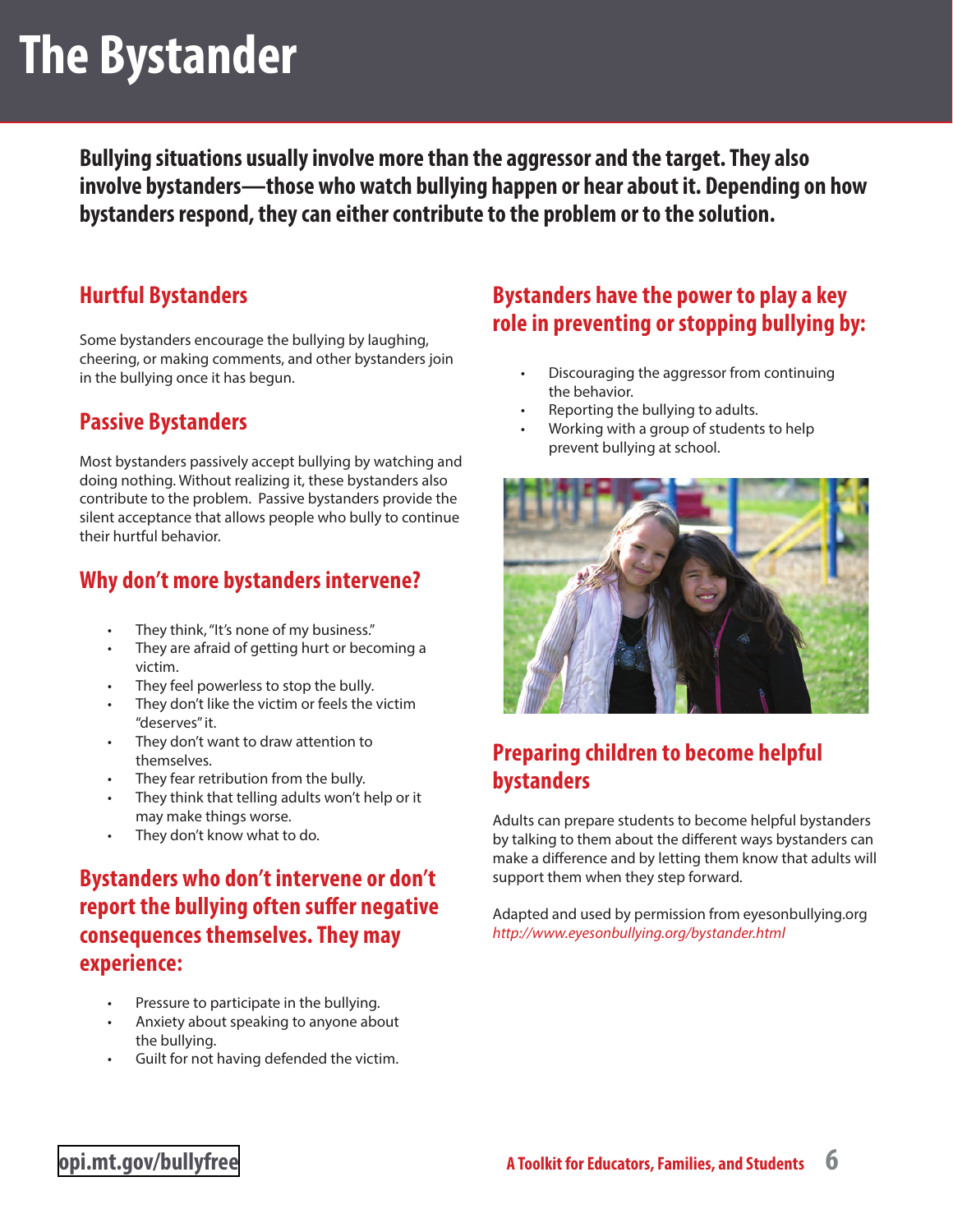# **Bullying Prevention Tips for Families**

### **Talk to your child about bullying**

Make sure your children know what bullying is. If they know what bullying is, they will know what not to do and will be able to recognize a bullying incident.

Ask for a copy of the school's bullying policy and procedures. Every Montana school district is required to have policies and procedures to address bullying and cyberbullying. Make sure you and your children know how to report an incident, whether it is your child being bullied or someone else.

### **Take bullying seriously**

Listen to your kids when they talk about their days. Are they telling you about a bullying incident? Children may be embarrassed or afraid to acknowledge that they are being bullied.

Encourage your children to report incidents of bullying. Let them know that you will support them through the reporting process.

#### **Report the incident to school personnel**

Share your child's concerns and specific information about bullying incidents with appropriate school personnel.

Ask how the school plans to deal with the incident as well as their plans for preventing future bullying incidents as well as preventing retaliation.

If you feel the problem hasn't been addressed, followup with the school administration to make sure they are following the district's policies and procedures.

#### **What NOT TO Do:**

- Do not ignore your child's report.
- Do not advise your child to physically fight back. (Bullying lasts longer and can become more severe when children fight back.)
- Do not confront the child who bullies.
- Do not confront the family of the child who bullies.

Adapted from stopbullying.gov: *http://www*. *stopbullying.gov/parents/index.html.* 



# **Tips for Parents Dealing with a Child who Bullies**

It can be difficult for any parent to learn that their child is bullying others. The sooner you address the problem, the better chance you have of avoiding the long-term effects this behavior can have on a child.

#### **People who bully others:**

- Are more likely to get into fights, vandalize property, and drop out of school.
- Have a higher risk of abusing alcohol and other drugs in adolescence and as adults.
- Are twice as likely as their peers to have criminal convictions as adults and four times more likely to be multiple offenders.
- Are more likely as adults to be abusive toward their intimate partners, spouses, or children.

### **Warning signs your child may be bullying others**

#### **Your child:**

- Gets into physical or verbal fights with others.
- Gets sent to the principal's office or detention a lot.
- Has extra money or new belongings that cannot be explained.
- Is quick to blame others.
- Does not accept responsibility for his or her actions.
- Has friends who bully others.

**[opi.mt.gov/bullyfree](http://opi.mt.gov/Families-Students/Family-Student-Support/Bullying-Prevention)** *A Toolkit for Educators, Families, and Students* **7 <b>***A Toolkit for Educators, Families, and Students*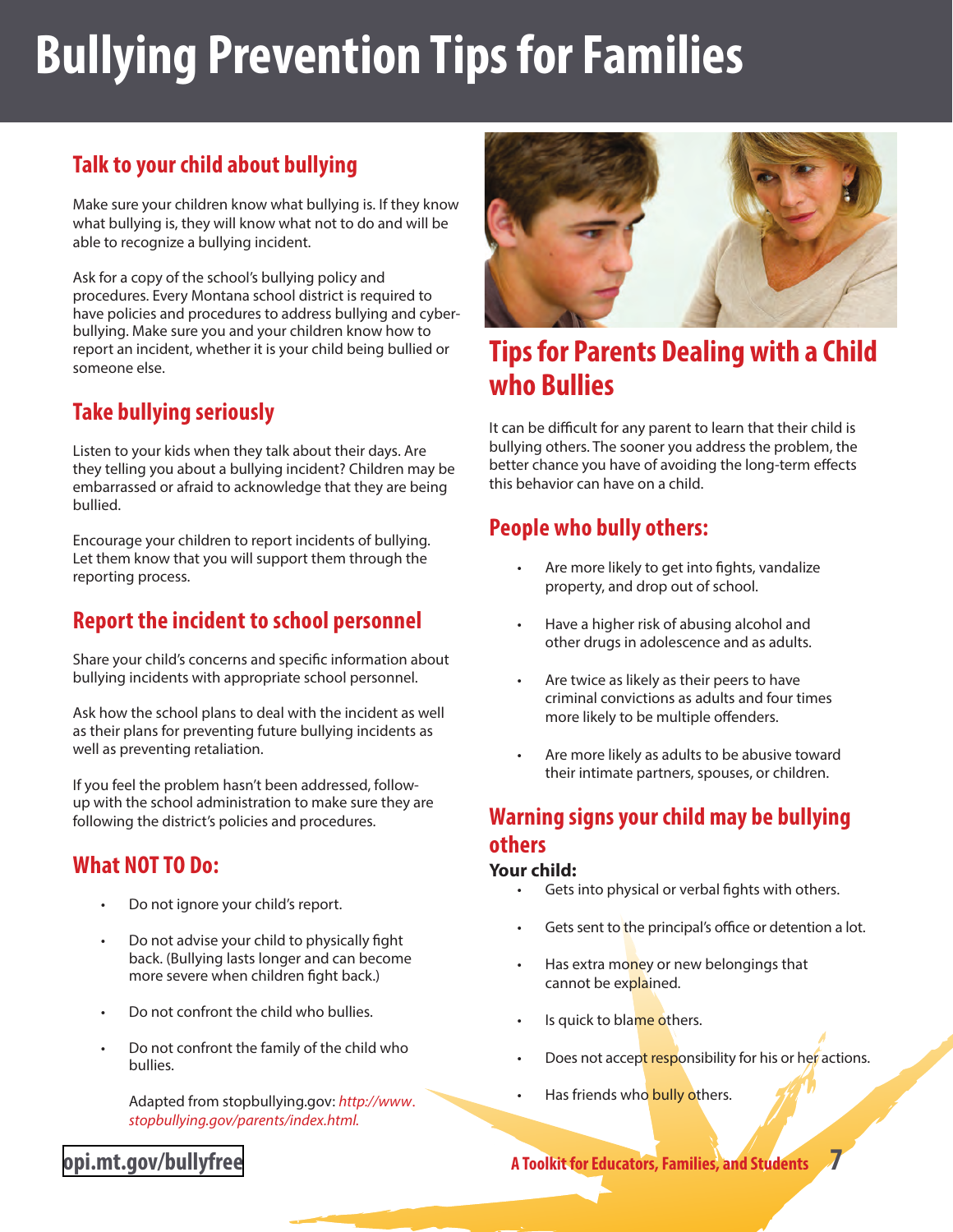# **Bullying Prevention Tips for Families**

### **What to do if your child is engaging in bullying behavior**

- **Educate your child about bullying**. Foster empathy by encouraging your child to look at his/her actions from the victim's perspective. Remind your child that bullying can have legal consequences.
- **Remember you are a model for your children.** Kids learn from adults' aggressive and mean-spirited behavior as well as from acts of kindness and empathy.
- **Establish consistent rules of behavior.** Make sure your child understands your rules and the consequences for breaking them.
- **Set limits with technology.** Let your child know you'll be monitoring his or her use of computers, email, and text messaging.
- Seek Support. Talk to school personnel, mental health providers, the PTA or other parenting organizations in your community about how to address the issue. Also, there are many good resources online. (Review the "Resources" tab on the Bully Free Montana page).

Adapted from stopbullying.gov and Helpguide.org: *http://www.stopbullying.gov/parents/index.html [http://helpguide.org/mental/bullying.htm](http://helpguide.org/mental/bullying.htm   )*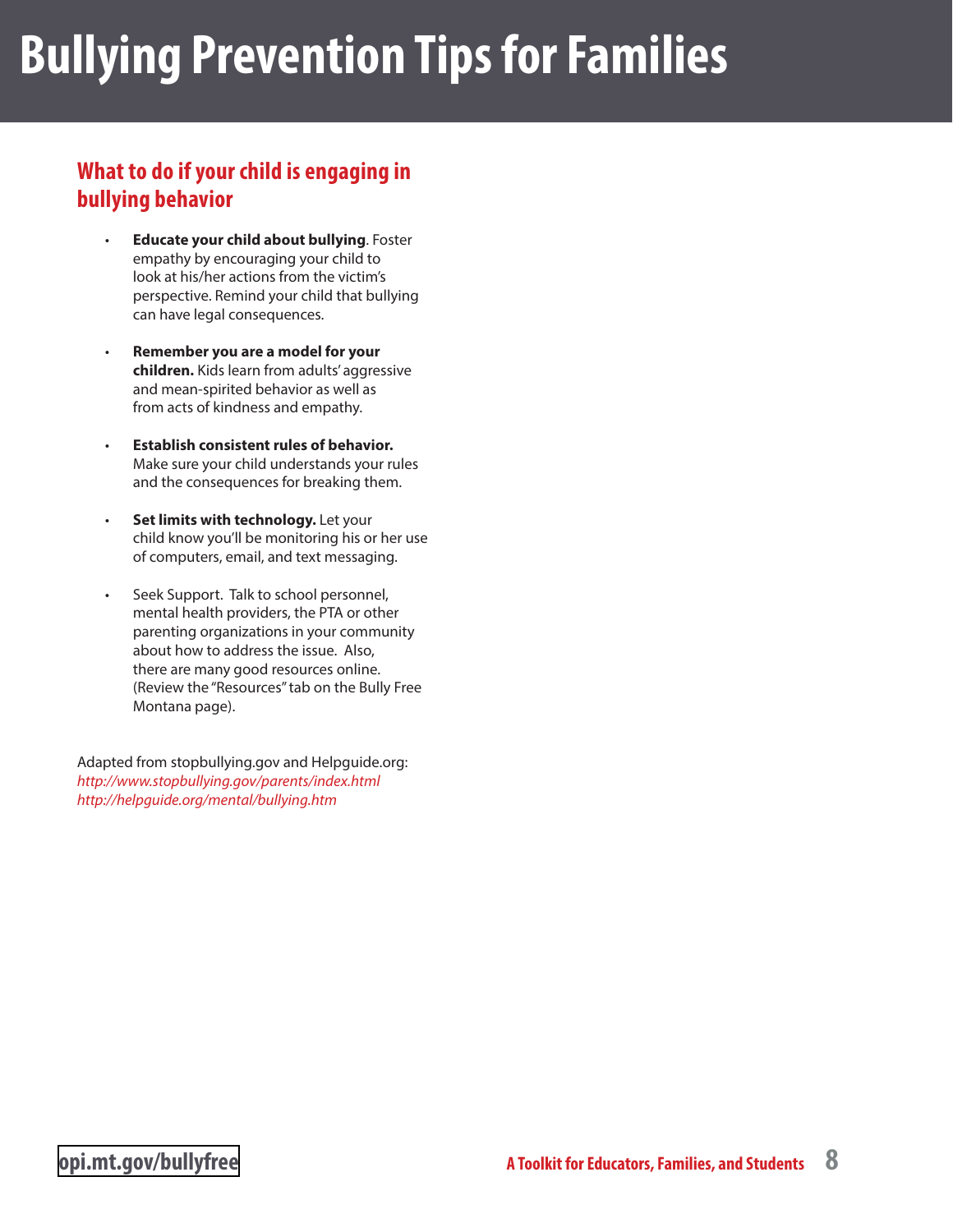

# **ADMINISTRATIVE RULES OF MONTANA STANDARDS OF ACCREDITATION STUDENT PROTECTION PROCEDURES**

#### **10.55.719 STUDENT PROTECTION PROCEDURES**

(1) A local board of trustees shall adopt a policy designed to deter persistent threatening, insulting, or demeaning gestures or physical conduct, including an intentional written, verbal, or electronic communication or threat directed against a student or students regardless of the underlying reason for such conduct, that:

(a) causes a student physical or emotional harm, damages a student's property, or places a reasonable fear of harm to the student or the student's property;

(b) substantially and materially interferes with access to an educational opportunity or benefit; or (c) substantially and materially disrupts the orderly operation of the school.

- (2) Behavior prohibited under (1) includes retaliation against a victim or witness who reports behavior prohibited under (1).
- (3) "Persistent" as used in this rule can consist of repeated acts against a single student or isolated acts directed against a number of different students.
- (4) The behavior prohibited in (1) includes but is not limited to conduct:
	- (a) in a classroom or other location on school premises;

 (b) during any school-sponsored program, activity, or function where the school is responsible for the student the orderly operation of the school or any school-sponsored program, activity, or function where the school is including when the student is traveling to and from school or on a school bus or other school-related vehicle; or (c) through the use of electronic communication, as defined in 45-8-213, MCA, that substantially and materially disrupts responsible for the student.

(5) Each local board of trustees has discretion and control over the development of its policies and procedures regarding behavior prohibited under (1),but each district's policies and procedures must include at a minimum:

(a) a prohibition on the behavior specified in (1), regardless of the underlying reason or reasons the student has engaged in such behavior;

(b) a procedure for reporting and documenting reported acts of behavior prohibited under (1);

(c) a procedure for investigation of all reports of behavior prohibited under

(1)(a) that includes an identification of the persons responsible for the investigation and response;

 public agency, including law enforcement, and a procedure for referral to the necessary persons or entity with (d) a procedure for determining whether the reported act is subject to the jurisdiction of the school district or another appropriate jurisdiction;

(e) a procedure for prompt notification, as defined in the district policy, of the alleged victim and the alleged perpetrator, or the parents or guardian of such students when the students are minors;

(f) a procedure to protect any alleged victim of behavior prohibited under

(1)(a) from further incidents of such behavior;

(g) a disciplinary procedure establishing the consequences for students found to have committed behavior prohibited under (1); and

(h) a procedure for the use of appropriate intervention and remediation for victims and perpetrators. (History: 20-2-121, MCA; IMP, 20-2-121, MCA; NEW, 2012 MAR p. 2042, Eff. 7/1/13.)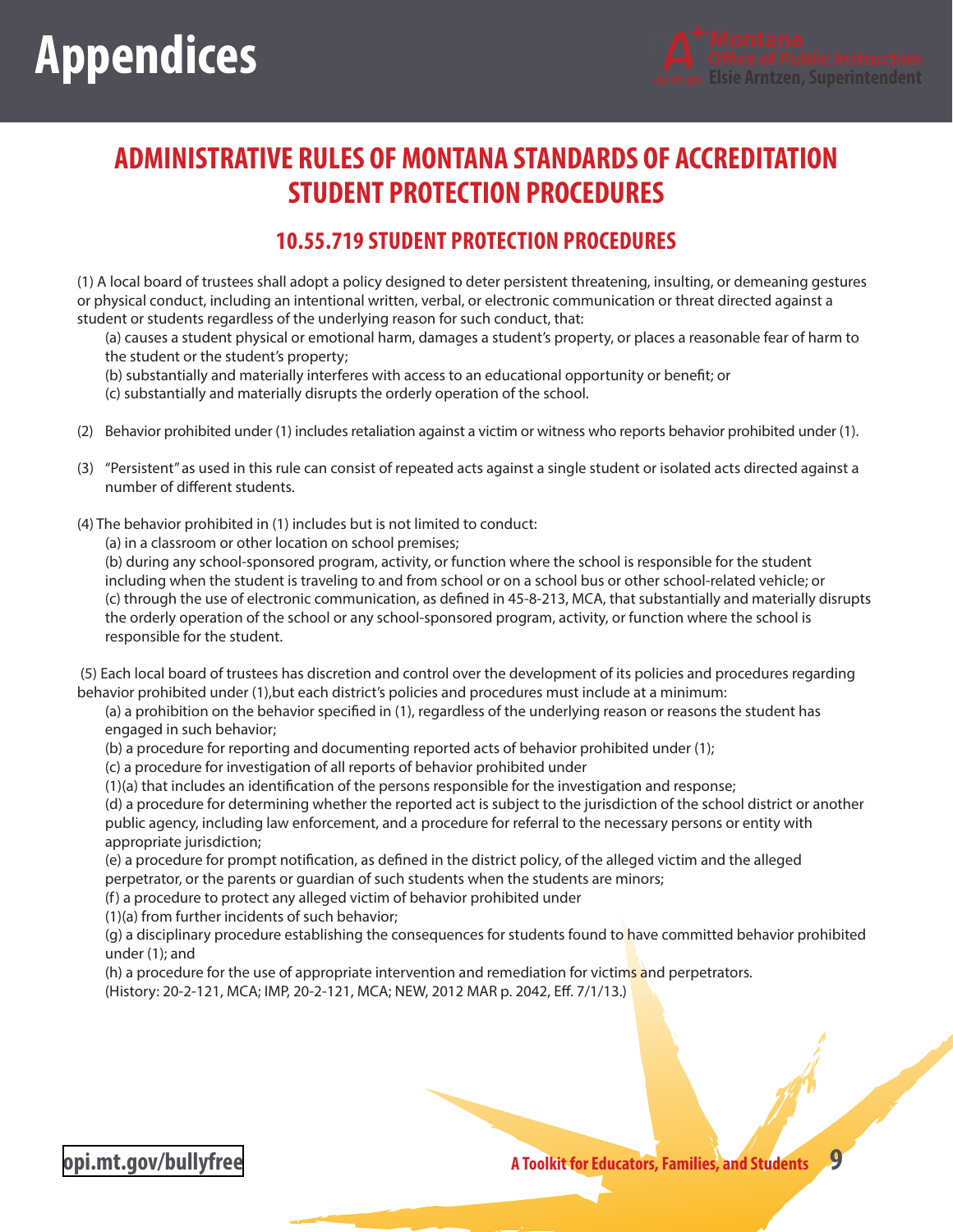# **Model School District Policy Bullying, Intimidation and Hazing of Students**

#### **Purpose**

The following Model District Policy provided by the Montana Office of Public Instruction is to be used as a guide for districts in the development, implementation and enforcement of their own policies and procedures. Nothing in the model policy language prohibits school districts from including additional provisions or adopting a more or less comprehensive version of the models provided.

School districts are not required to adopt these models, the provision of which is meant to exemplify effective school policies and enforcement procedures for the topic areas covered. The Montana Office of Public Instruction is not responsible for implementation or enforcement of any models adopted. If a school district in Montana wishes to adopt all or part of the Model Policies provided by OPI, that school district assumes liability for the implementation and enforcement of such policies. The Office of Public Instruction encourages school districts to develop policy content and format locally, in collaboration with local interest groups, and not based solely on the models provided herein.

#### **District Policy Statement**

The \_\_\_\_\_\_\_\_\_\_\_\_\_\_\_\_\_ School District is committed to providing a safe, productive and positive learning environment at all grade levels. A safe and accepting school environment is conducive to, and necessary for optimal academic achievement. Like other disruptive behaviors, bullying, ntimidation and hazing negatively impact the learning environment. Bullying, intimidating and hazing behaviors will not be tolerated at any grade level. Students and staff are strictly prohibited from taking any action that could be interpreted as bullying, hazing, or retaliation for reporting such action.

#### I. **Definitions**

- A. "Bullying or intimidation " means any threatening, insulting, or demeaning gesture or physical conduct, including any intentional written, verbal, or electronic communication or threat directed against a student regardless of the underlying reason for such conduct that:
	- a. causes a student physical or mental harm, damages a student's property or places a
	- b. substantially interferes with a student's access to educational opportunity or student in reasonable fear of harm to the student or the student's property;
	- benefit; or
	- c. substantially disrupts the orderly operation of the school.
- B. "Electronic Communication" is defined in 45-8-213, MCA, and includes any communication by any electronic device including but not limited to text messaging, sexting, email, or use of social networking.
- C. "Hazing" means an act against a student or coercing a student into behavior that creates risk of harm to a person in order for the student to be initiated into, or affiliated with a student activity, team, club or organization, or for any other purpose.
- D. "Retaliation" means an intentional act or communication intended:
	- a. as retribution against a person who has reported an incidence of bullying, or intimidation; or
	- b. to improperly influence the reporting, investigation, or discipline that results from an incidence of bullying, or intimidation.
- E. "Sexting" means sending sexually explicit messages or photographs, primarily between mobile phones, such as sending a text message with a sexual image.
- F. "Staff member" includes but is not limited to teachers, specialists, coaches, administrators, board members, volunteers, custodians, and any others employed or authorized by the school, school board, or district.
- G. "Designated Investigator" is the principal of the school, or a staff member appointed by the principal responsible for receiving and investigating reports of bullying, or intimidation. ["Designated Investigator" may appropriately be the designated Title IX coordinator.]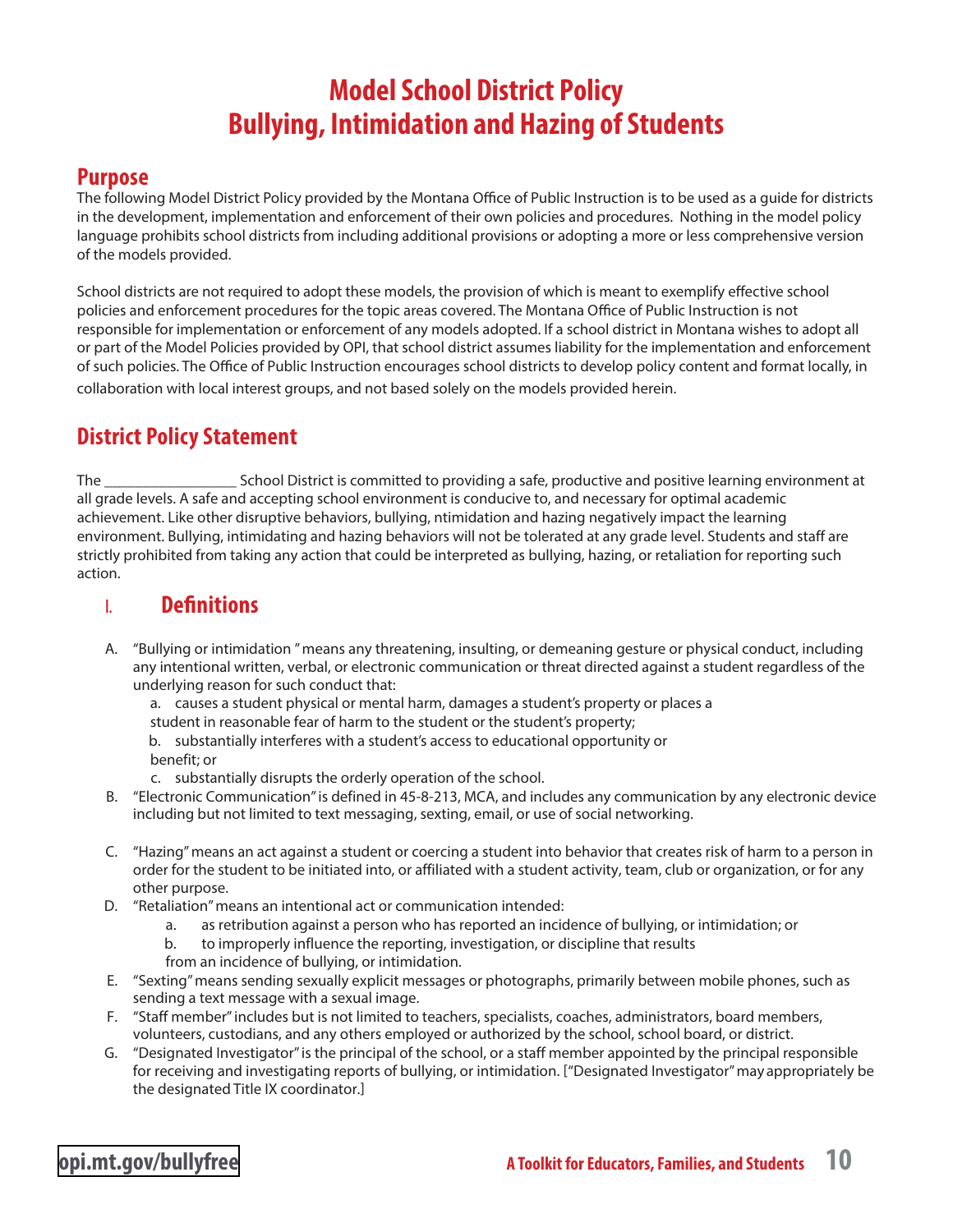#### II. **Prohibitions**

- A. No school student or staff member will engage in any of the following:
	- 1. Bullying, intimidation or hazing of a student;
	- $\mathfrak{D}$ . 2. Retaliation against a student or staff member for reporting an incident of bullying, intimidation or hazing; or
	- 3. Coercion of another person to commit bullying, intimidation, or hazing.
- B. Bullying, intimidation and hazing is strictly prohibited:
	- 1. in a classroom or any other location on school premises;
	- 2. during any school sponsored program, activity, or function where the school is responsible for the student, including on a school bus or other school-related vehicle; or

3. through the use of electronic communication as defined in 45-8-213, regardless of when or where it occurs, that substantially disrupts the orderly operation of the school or any school-sponsored program, activity,or function where the school is responsible for the student.

#### C. **Consequences**

- A. If a student or staff member is found to have committed one of the above-prohibited behaviors, consequences may follow, up to and including expulsion or termination from employment. Such action is meant not only to discipline the offending student or staff member, but also to protect the target from future aggression or retaliation. Consequences may be implemented after reporting, investigation, and determination that a prohibited act has been committed.
- B. Depending on the age of the students involved and severity of the infraction, disciplinary and remedial actions for students may include:
	- 1. Parental notification
	- 2. Loss of privilege(s)
	- 3. Parent conference
	- 4. Reassignment of seats
	- 5. Reassignment of classes
	- 6. Reassignment to another mode of transportation
	- 7. Escort of the perpetrator
	- 8. Completion of apology letter and acknowledgement of behavior
	- 9. Referral or appointments with school counselor or other professionals
	- 10. Payment for damaged property
	- 11. Detention
	- 12. Suspension (in-school or out-of-school)
	- 13. Referral to law enforcement
	- 14. Expulsion

Any student disciplined will be afforded due process as required by District policy for action taken by school administration or the Board of Trustees.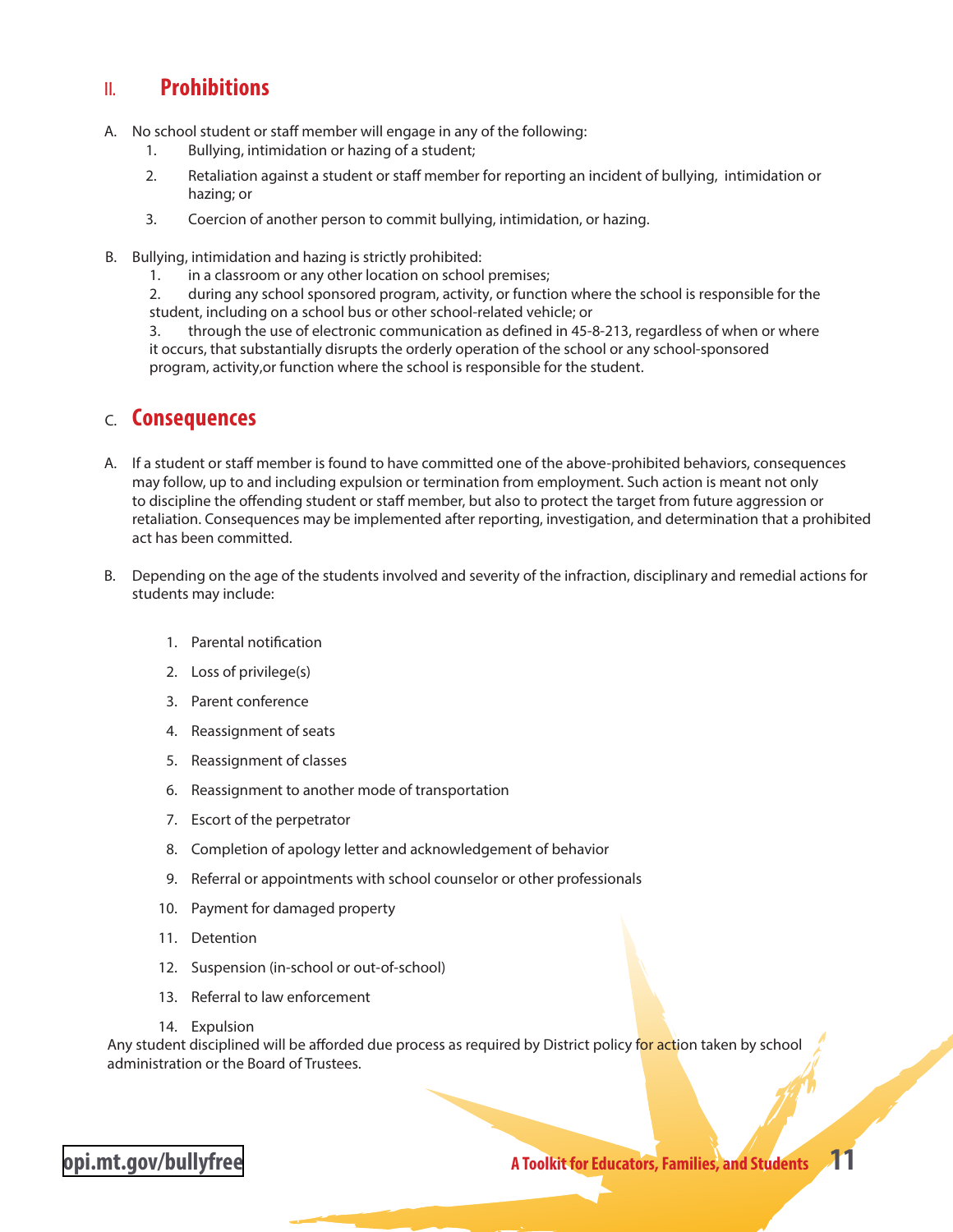- C. Depending on the severity of the offense, disciplinary and remedial actions for school staff is subject and commensurate with the district's personnel policies and may include:
	- 1. Verbal warning
	- 2. Written warning
	- 3. Suspension
	- 4. Referral to law enforcement
	- 5. Termination of employment

#### IV. **Intervention**

- A. All staff members shall intervene when witnessing potentially bullying, or intimidating behavior. If the staff member witnesses or receives a report of unresolved bullying, intimidation or hazing the staff member will report the matter pursuant to VI. below.
- B. If it is determined that staff was aware of bullying, intimidation or hazing and did nothing to intervene, discipline or remedial action may be invoked.

#### V. **Reporting**

- A. Students who feel they have been subjected to bullying, intimidation or hazing, or other students, parents, staff, or other community members who believe they have witnessed bullying, intimidation or hazing of a student may report the incident either in writing (via Incident Reporting Form) or verbally. Reports may be made to any staff member.
- B. Any staff member who becomes aware of bullying, intimidation or hazing should attempt to resolve the matter immediately. When staff is made aware of unresolved incidents they shall fill out an Incident Reporting Form and submit it to the principal (unless the principal is the subject of the complaint) within 48 hours of the incident.
- C. If the principal is the subject of the complaint, the report should be submitted to the District Superintendent.
- D. Anonymous reports containing adequate detail to investigate will be investigated.
- E. Incident Reporting Forms are available on the school district website and included in the student handbook.

#### VI. **Investigatory Process**

- A. All investigations should be initiated promptly, but no later than two school days after the Incident Report has been completed and filed with the school administration office.
- B. The designated investigator will determine whether bullying, intimidation or hazing has occurred by interviewing the aggressor(s), the target(s), the reporter, and known bystanders and other witnesses. Previous incident reports involving the same students should also be taken into consideration.
- C. Any interviewees should be informed that information given will be kept as confidential as possible in accordance with student due process rights, but that disclosure may be necessary.
- D. The investigation should be performed and concluded within five school days of receipt of a report. Upon conclusion, if it is found that bullying, intimidation or hazing has occurred parents of the target(s) and the aggressor(s) shall be notified immediately by a school administrator
- E. The school administration will determine whether another entity has jurisdiction over the incident. If instances of bullying, intimidation or hazing rise to the level of a possible criminal offense, a school administrator shall immediately notify the police.
- F. The school principal, in conjunction with the counselor or other appropriate staff, shall determine and implement appropriate consequences, which may include discipline and/or remedial action for the aggressor and the target. The aggressor will be informed that retaliation is strictly prohibited and will be met with similar or additional consequences.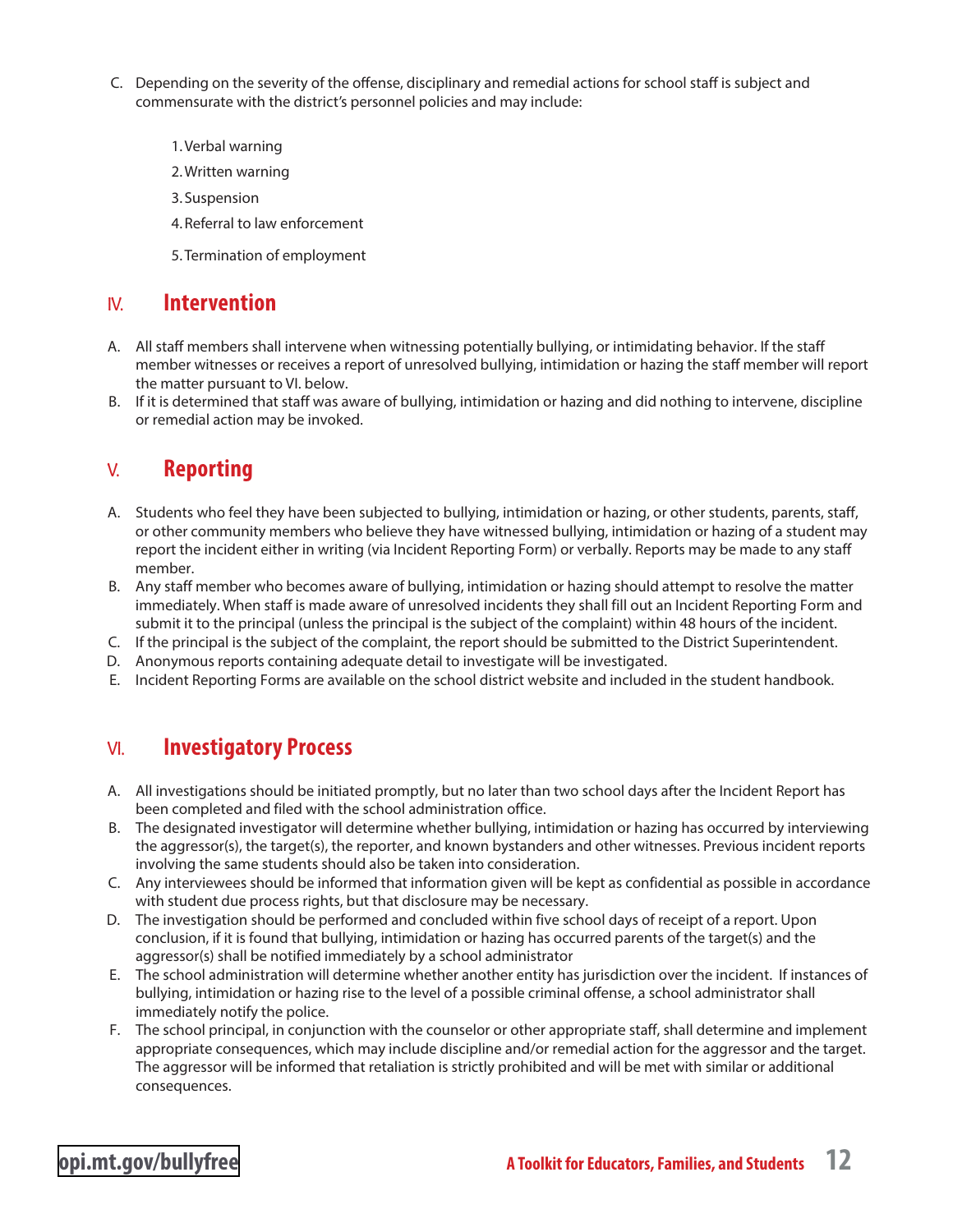- G. The school administration shall take all necessary steps to protect the target from further bullying, intimidation or hazing incidents. This can include but is not limited to changing the aggressor's seat, transportation route, or classes and identifying a staff member to act as a supervisor for the aggressor. If an escort is appropriate, the aggressor – not the target – should be escorted.
- H. The principal or other designated school administrator will follow up with the target of any bullying, intimidation or hazing to ensure that the negative behavior has stopped.
- I. A written record will be kept of each reported incident, including the written report, investigatory steps and information, conclusive findings, referral to other entities (e.g. law enforcement) and disciplinary and/or remedial action taken.

#### VII. **Notification and Training**

- A. The District policy and procedures will be included in student handbooks for all grade levels and prominently posted on the district's webpage.
- B. Reporting form(s) will be readily available to staff members, student's, and parents, including on-line on the District's website.
- C. Staff and students will be educated on the policy and procedures, including: recognizing inappropriate behaviors; using appropriate intervention and remediation; and possible consequences and discipline.

#### **REFERENCES:**

ARM 10.55.701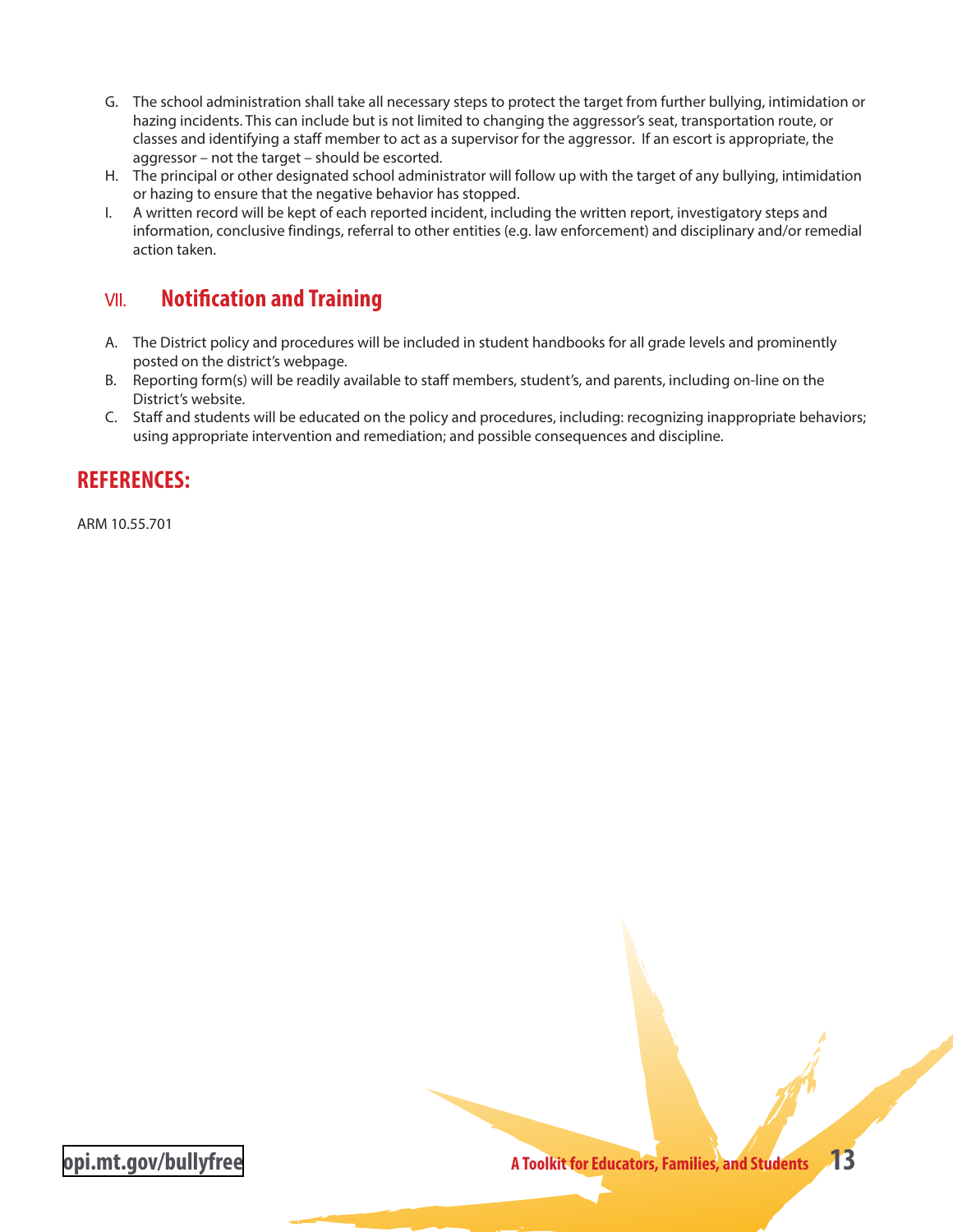# **Montana Office of Public Instruction Bullying/Intimidation Model Incident Reporting Form**

*Disclaimer:* 

*The following Model Incident Report Form (form) is provided by the Montana Office of Public Instruction to be used by school districts at their discretion. Using portions or the entirety of this form is not mandatory. This form is to be used only as a tool to facilitate the enforcement of school district bullying policy and the Montana Office of Public Instruction encourages each school district to develop a form based on the unique characteristics of that district.* 

|--|

This form is to be used to report incidents of bullying/intimidation. False reporting is prohibited.

| I,                                             |         |        |                                                                                                                                                                                                                               |                                                                                                                                                                                                                                |
|------------------------------------------------|---------|--------|-------------------------------------------------------------------------------------------------------------------------------------------------------------------------------------------------------------------------------|--------------------------------------------------------------------------------------------------------------------------------------------------------------------------------------------------------------------------------|
| bullying incident.                             |         |        |                                                                                                                                                                                                                               |                                                                                                                                                                                                                                |
| I am a:<br>student                             | teacher | parent |                                                                                                                                                                                                                               |                                                                                                                                                                                                                                |
| The incident took place:<br>on school property |         |        |                                                                                                                                                                                                                               | at a school sponsored event on a bus or other school vehicle<br>off school property (describe where) example and the state of school property (describe where)                                                                 |
|                                                |         |        |                                                                                                                                                                                                                               | Describe in detail the incident, including location, any injuries or damage to property, etc. (Use back of form if necessary)                                                                                                  |
| Was this an isolated incident?                 |         | Yes    | No                                                                                                                                                                                                                            |                                                                                                                                                                                                                                |
|                                                |         |        |                                                                                                                                                                                                                               | Date and description of incident: example and a state of the state of the state of the state of the state of the state of the state of the state of the state of the state of the state of the state of the state of the state |
| The aggressor was:                             |         |        |                                                                                                                                                                                                                               |                                                                                                                                                                                                                                |
|                                                |         |        | Other affected Students (Please indicate whether witness, bystander, or target):                                                                                                                                              |                                                                                                                                                                                                                                |
|                                                |         |        |                                                                                                                                                                                                                               |                                                                                                                                                                                                                                |
|                                                |         |        |                                                                                                                                                                                                                               |                                                                                                                                                                                                                                |
|                                                |         |        |                                                                                                                                                                                                                               |                                                                                                                                                                                                                                |
|                                                |         |        | Name: Name: Name: Name: Name: Name: Name: Name: Name: Name: Name: Name: Name: Name: Name: Name: Name: Name: Name: Name: Name: Name: Name: Name: Name: Name: Name: Name: Name: Name: Name: Name: Name: Name: Name: Name: Name: | Grade: The Contract of the Contract of the Contract of the Contract of the Contract of the Contract of the Contract of the Contract of the Contract of the Contract of the Contract of the Contract of the Contract of the Con |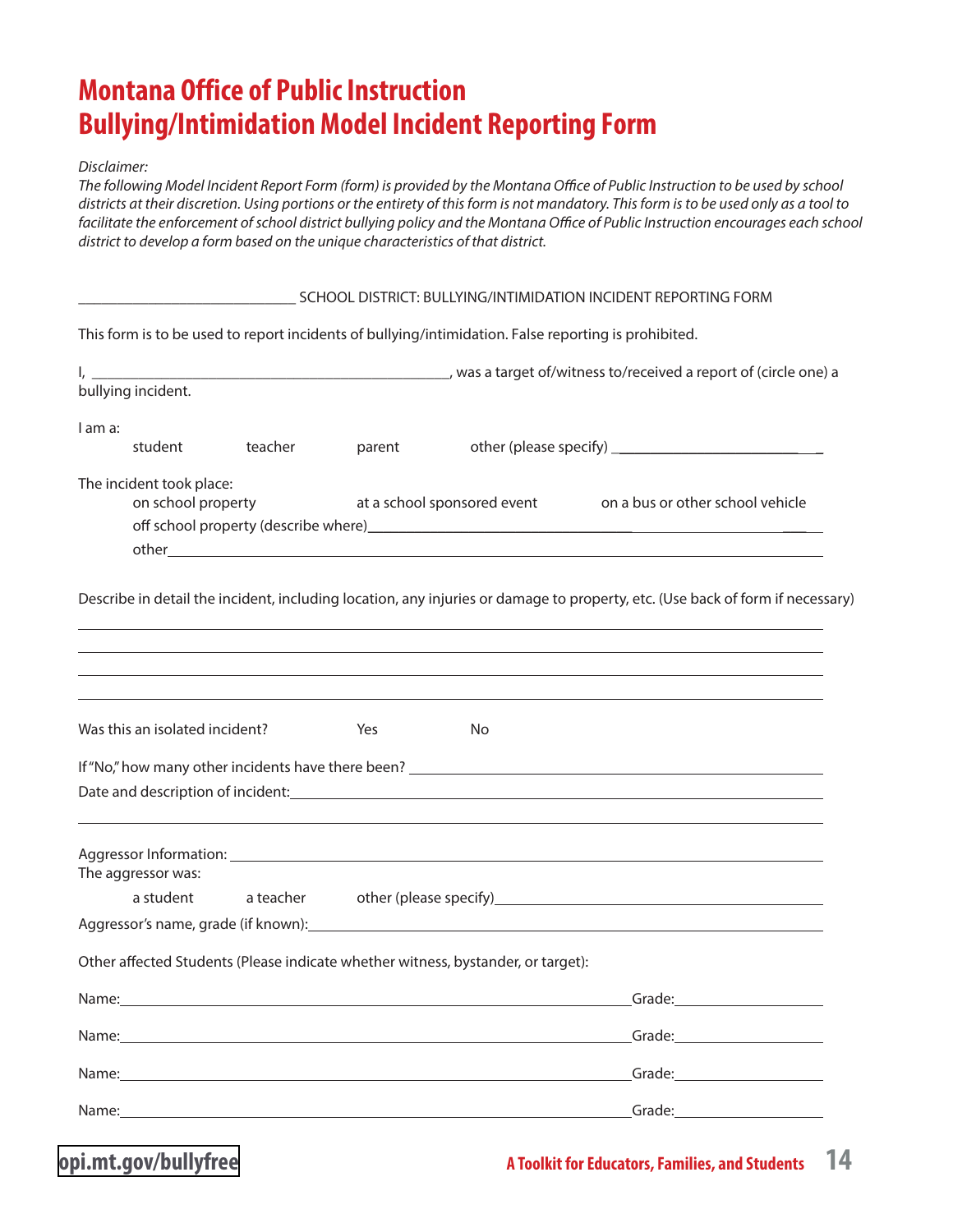#### **Montana Office of Public Instruction Bullying/Intimidation Model Incident Reporting Form** Continued

|                              |      | Grade: <b>Example 2018</b> |           |
|------------------------------|------|----------------------------|-----------|
|                              |      |                            |           |
|                              | Date |                            | Signature |
| of Person Filling out Report |      |                            |           |

Printed Name of Person Filling out Report

| <b>For Administrative Use Only</b>          |                        |       |  |
|---------------------------------------------|------------------------|-------|--|
| Signature of Person Receiving Form          | <b>Example 1</b> Date: | Time: |  |
|                                             |                        |       |  |
|                                             |                        |       |  |
|                                             |                        |       |  |
| Signature of School Administrator           |                        |       |  |
| Signature of Person Assigned to Investigate |                        |       |  |
| Date                                        |                        |       |  |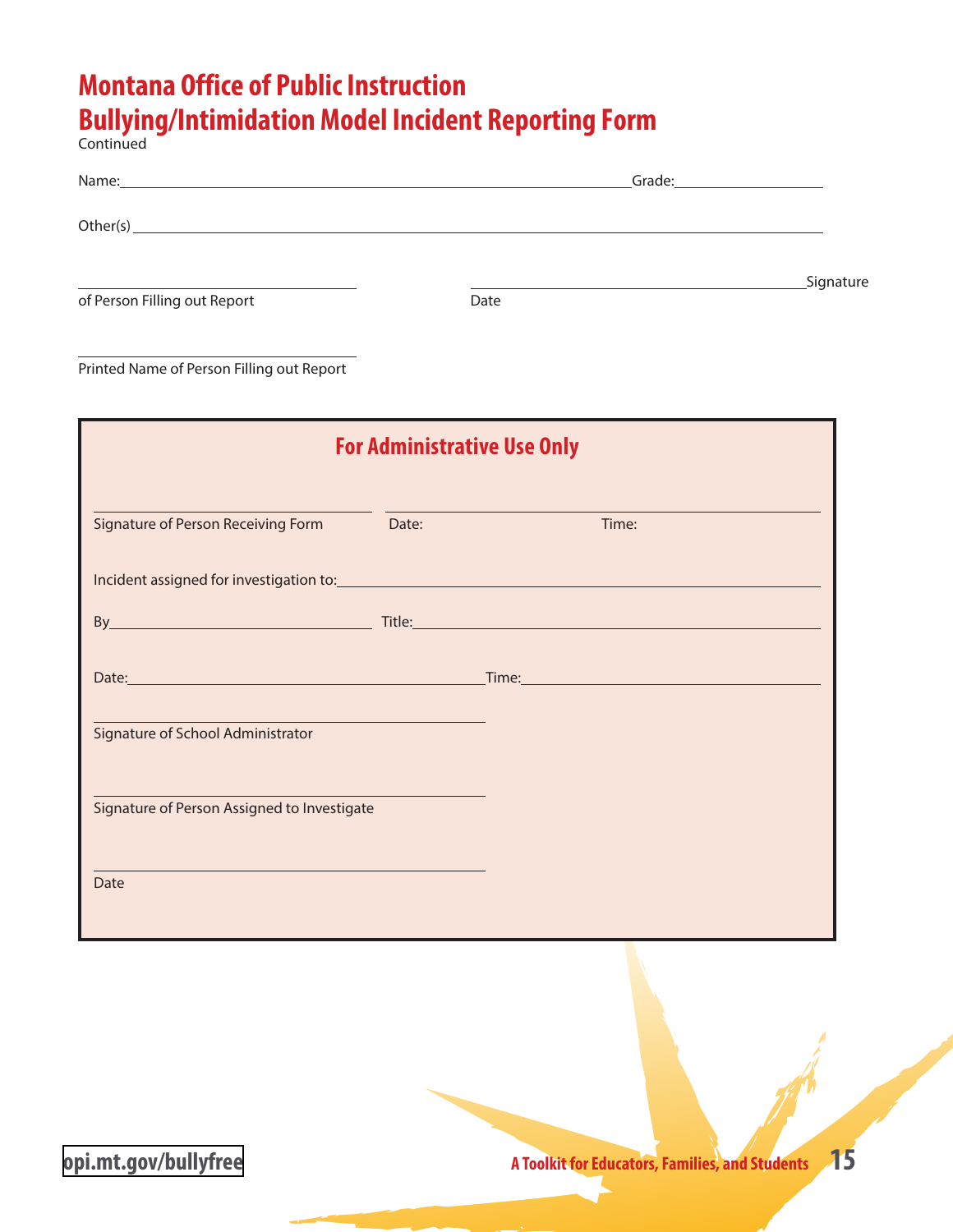# **\_\_\_\_\_\_\_\_\_\_\_\_\_\_\_\_\_\_\_\_\_\_\_\_\_ School District Bullying/Intimidation/Hazing Investigation Form**

This form is to be filed in the disciplinary record of each aggressor and added to the file of the target for future reference.

| Reporter status: $\Box$ Parent $\Box$ Student $\Box$ Teacher $\Box$ Community Member |  |
|--------------------------------------------------------------------------------------|--|
| <u>      Other ____________________</u>                                              |  |
|                                                                                      |  |

| <b>Investigation Check List:</b>                                      |
|-----------------------------------------------------------------------|
| Review and Attach Incident Report Form                                |
| Review aggressor's discipline and school records                      |
| List incident information: target(s), aggressor(s), date(s), reporter |
| Parental Notification: Aggressor(s)                                   |
| Parental Notification: Target(s)                                      |
| Conduct and record interviews: target, aggressor, and witness         |
| Conduct and record interviews with other involved parties: nurse,     |
| intervening staff, bus driver                                         |
| Attach pertinent forms, if applicable:                                |
| Incident Reporting Form                                               |
| Nurse's report                                                        |
| Print-outs of cyber-bullying                                          |
| Copies of other evidence (notes, drawings, pictures, etc.)            |
| Police reports                                                        |
| <b>Investigation Findings</b>                                         |
|                                                                       |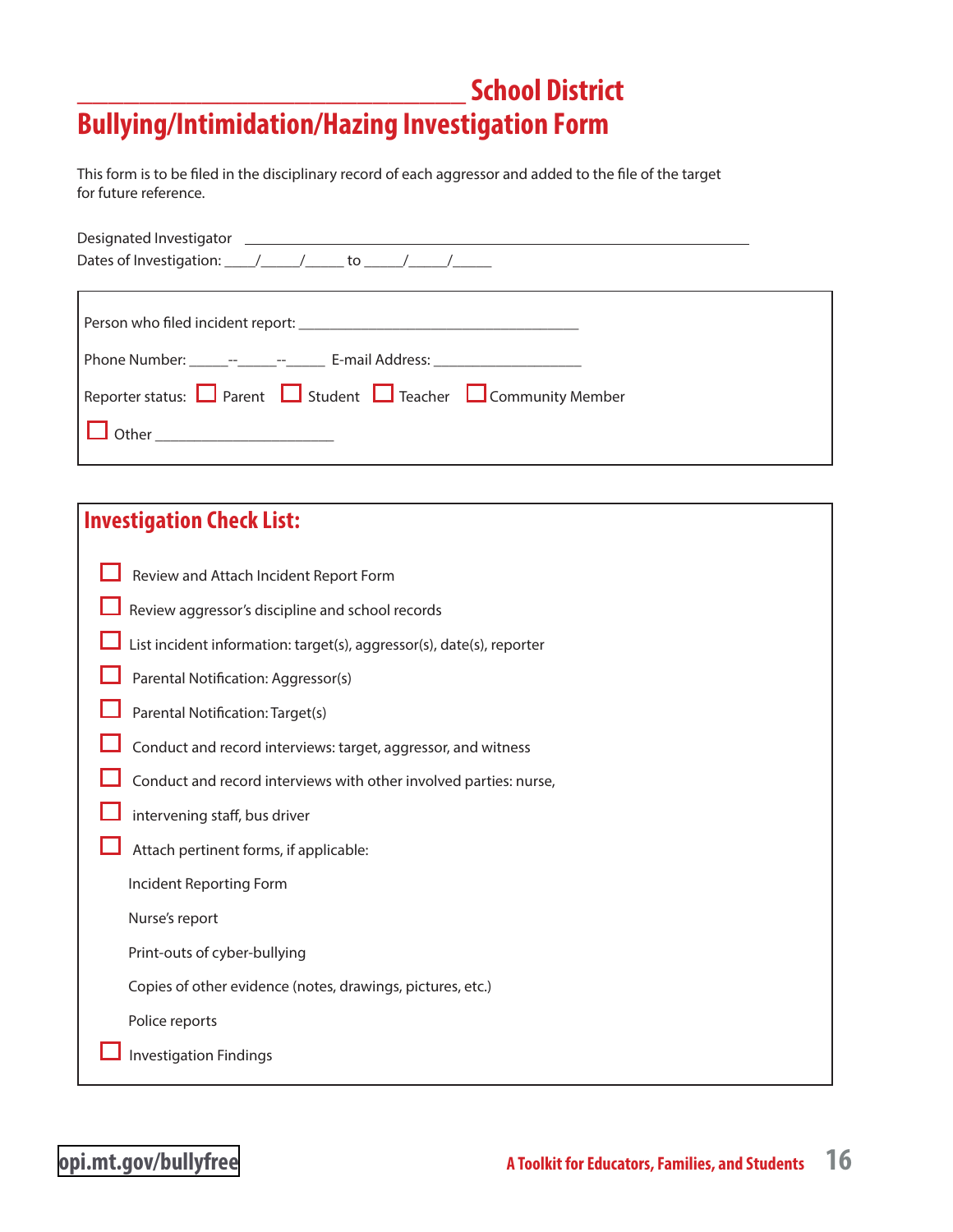# **\_\_\_\_\_\_\_\_\_\_\_\_\_\_\_\_\_\_\_\_\_\_\_\_\_ School District Bullying/**

# **Intimidation/Hazing Investigation Form**

Continued

Incident Information:

Date of Occurrence: \_\_\_\_\_\_/\_\_\_\_\_\_/\_\_\_\_\_\_\_

#### **Where did the incident occur?**

|                           |                    | Electronic or on-line: <u>contract the contract of the contract of the contract of the contract of the contract of</u> |
|---------------------------|--------------------|------------------------------------------------------------------------------------------------------------------------|
|                           |                    |                                                                                                                        |
| Targeted Student:<br>Name | <b>Grade Level</b> | ,我们也不会有什么。""我们的人,我们也不会有什么?""我们的人,我们也不会有什么?""我们的人,我们也不会有什么?""我们的人,我们也不会有什么?""我们的人                                       |
|                           | Name               | Grade Level                                                                                                            |
|                           | Name               | <b>Grade Level</b>                                                                                                     |
|                           | Name               | Grade Level                                                                                                            |
| <b>Notification:</b>      |                    |                                                                                                                        |
|                           |                    |                                                                                                                        |
|                           |                    |                                                                                                                        |
|                           |                    |                                                                                                                        |
|                           |                    |                                                                                                                        |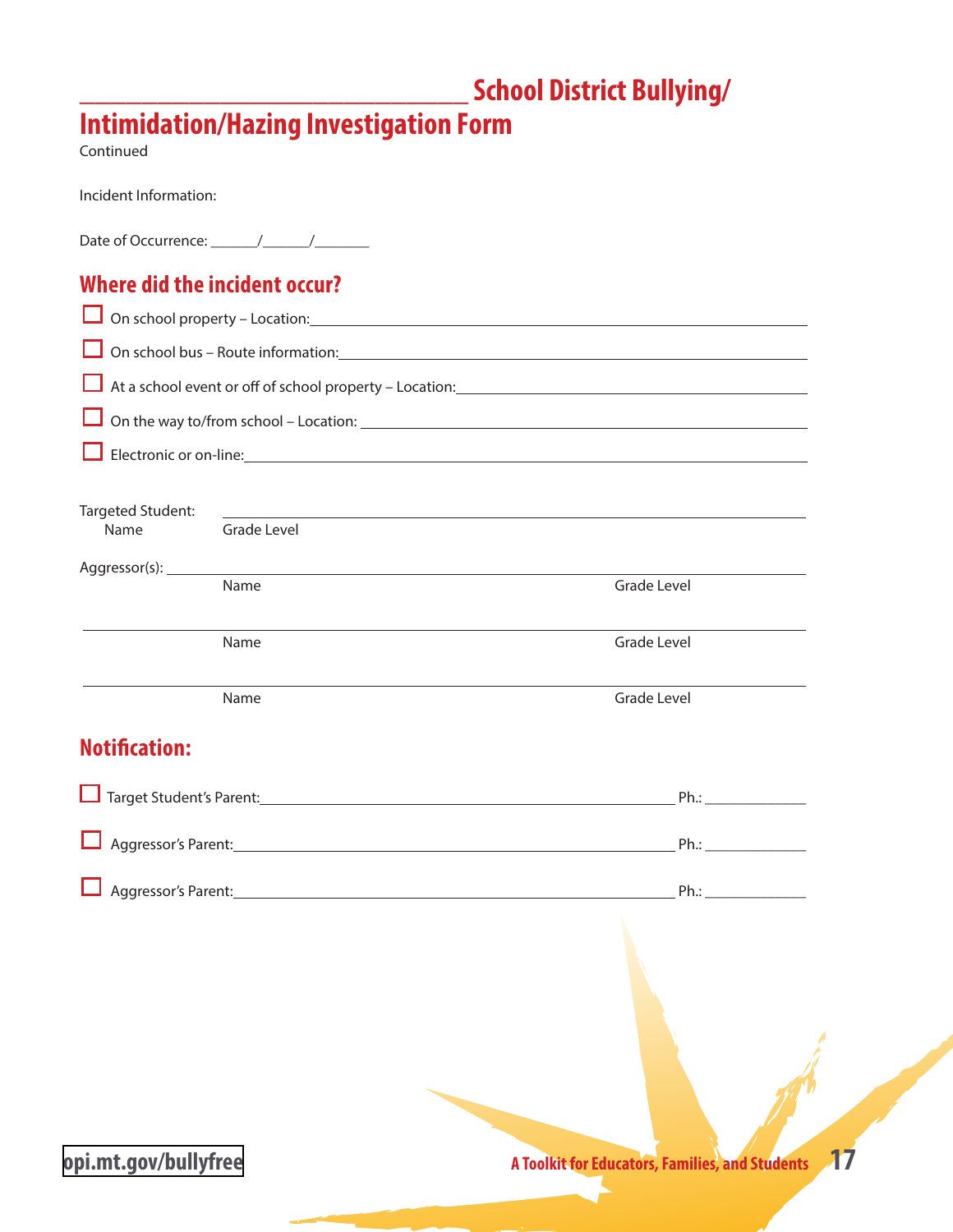# **School District Bullying/Intimidation/Hazing Investigation Form**

Continued

| <b>Interviews</b>                                                                                                                                                                                                              |  |  |  |  |
|--------------------------------------------------------------------------------------------------------------------------------------------------------------------------------------------------------------------------------|--|--|--|--|
|                                                                                                                                                                                                                                |  |  |  |  |
|                                                                                                                                                                                                                                |  |  |  |  |
|                                                                                                                                                                                                                                |  |  |  |  |
|                                                                                                                                                                                                                                |  |  |  |  |
| ,我们的人们就会在这里的人们,我们也不会在这里的人们,我们也不会在这里的人们,我们也不会在这里的人们,我们也不会在这里的人们,我们也不会在这里的人们,我们也不会                                                                                                                                               |  |  |  |  |
|                                                                                                                                                                                                                                |  |  |  |  |
|                                                                                                                                                                                                                                |  |  |  |  |
|                                                                                                                                                                                                                                |  |  |  |  |
| Is the target still in fear of the aggressor? $\Box$ yes $\Box$ no                                                                                                                                                             |  |  |  |  |
| Was there physical injury or fear of physical harm $\Box$ yes $\Box$ no                                                                                                                                                        |  |  |  |  |
|                                                                                                                                                                                                                                |  |  |  |  |
|                                                                                                                                                                                                                                |  |  |  |  |
| Was there property damage? $\Box$ yes $\Box$ no                                                                                                                                                                                |  |  |  |  |
| If yes, describe: the contract of the contract of the contract of the contract of the contract of the contract of the contract of the contract of the contract of the contract of the contract of the contract of the contract |  |  |  |  |
| Does the target feel apprehensive about attending school? $\Box$ yes $\Box$ no                                                                                                                                                 |  |  |  |  |
|                                                                                                                                                                                                                                |  |  |  |  |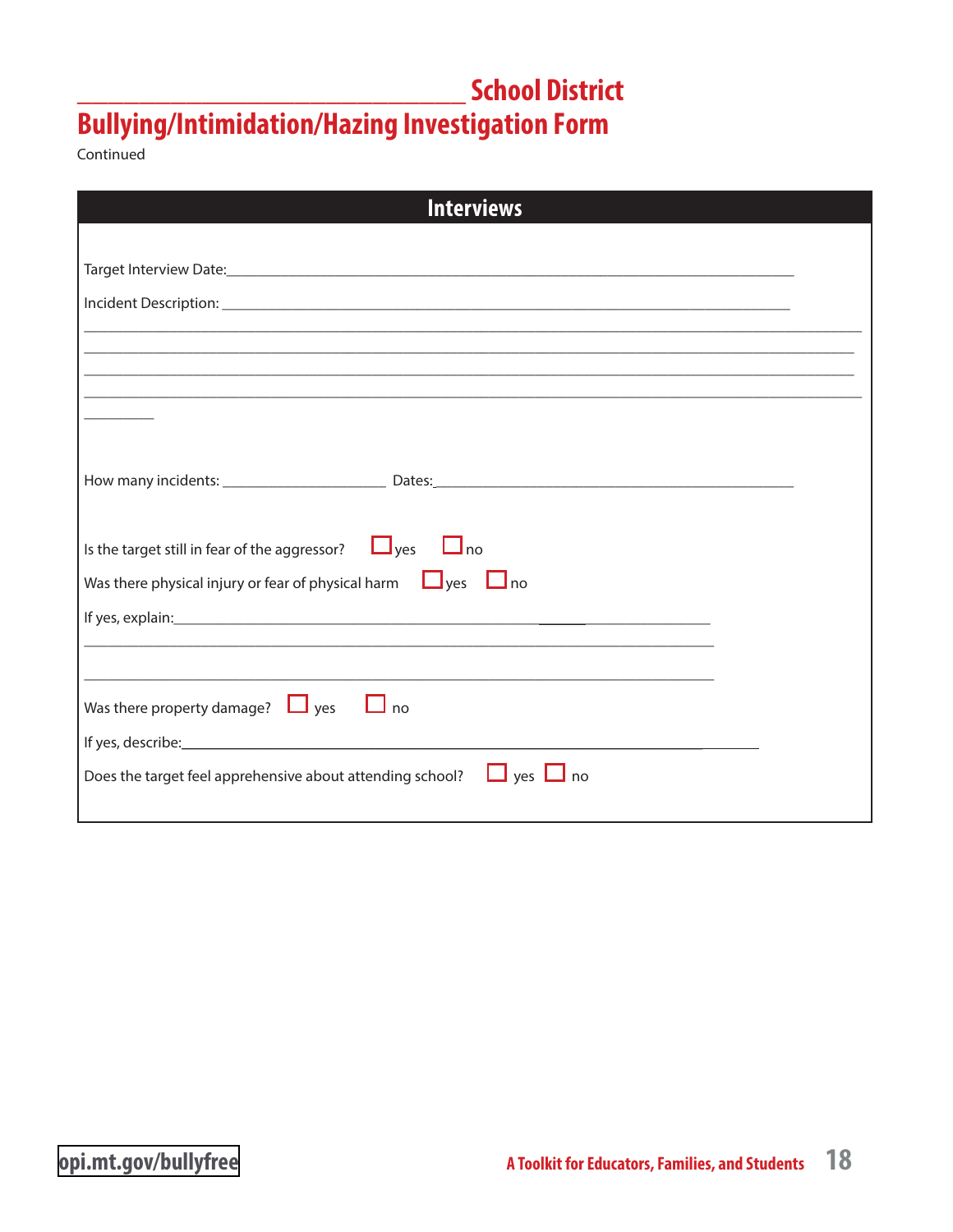| <b>School District</b>                                              |  |
|---------------------------------------------------------------------|--|
| <b>Bullying/Intimidation/Hazing Investigation Form</b><br>Continued |  |
|                                                                     |  |
|                                                                     |  |
|                                                                     |  |
|                                                                     |  |
|                                                                     |  |
|                                                                     |  |
|                                                                     |  |
|                                                                     |  |
|                                                                     |  |
| Aggressor #4 Interview Date:_______________                         |  |
|                                                                     |  |
|                                                                     |  |
|                                                                     |  |
|                                                                     |  |
|                                                                     |  |

opi.mt.gov/bullyfree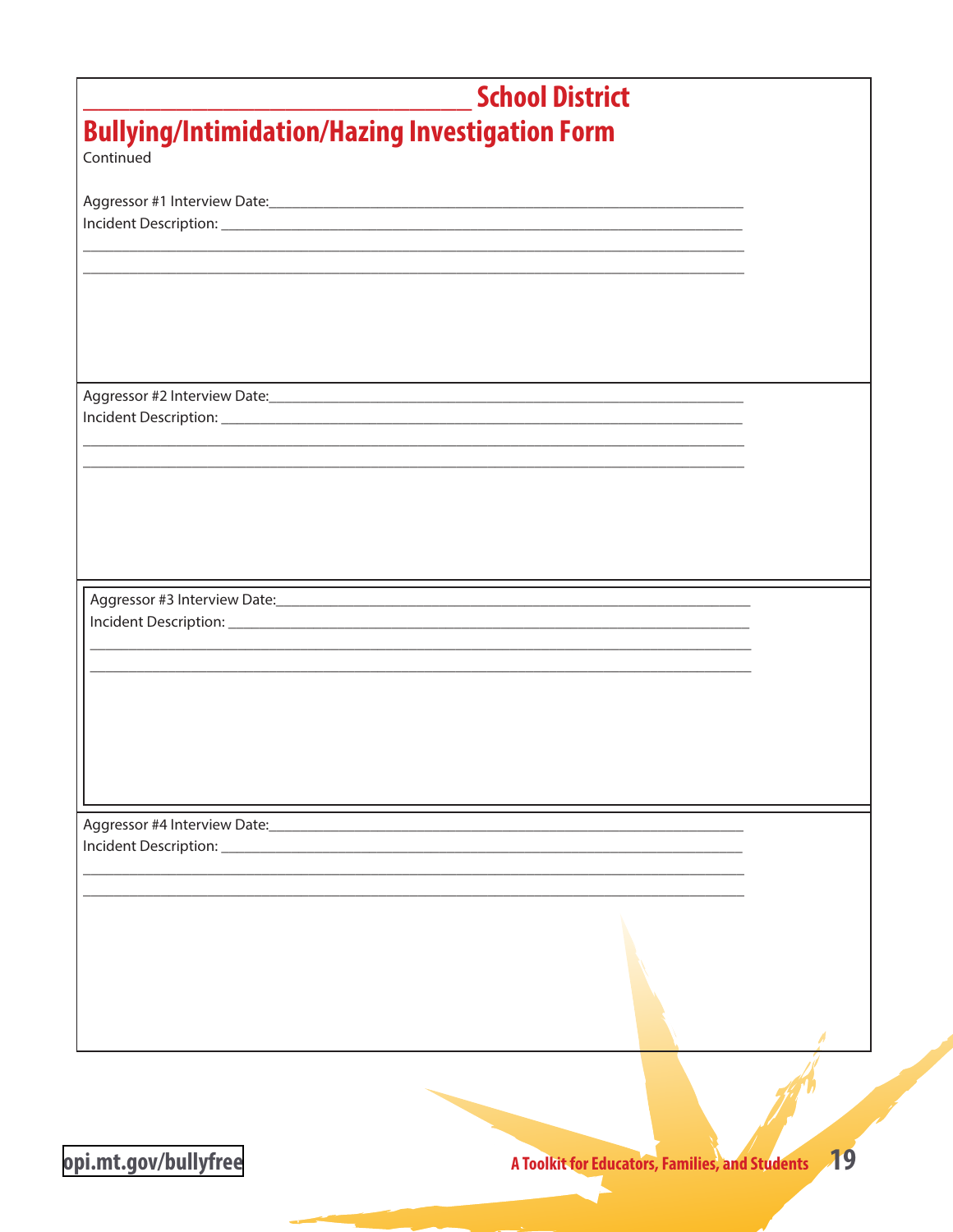## **\_\_\_\_\_\_\_\_\_\_\_\_\_\_\_\_\_\_\_\_\_\_\_\_\_ School District Bullying/Intimidation/Hazing Investigation Form**

| Continued                                                                                                                                       |
|-------------------------------------------------------------------------------------------------------------------------------------------------|
| <b>Determination</b>                                                                                                                            |
| <b>Check all that apply:</b><br>Was there a verbal, written, or physical intentional act or electronic communication?<br>$\Box$ yes             |
| Did the act interfere with the target's education, performance, physical well being or psychological well-being?<br>$\Box$ yes $\Box$ no $\Box$ |
|                                                                                                                                                 |
| If it occurred outside of those areas, did it disrupt the orderly operation of the school or the target's educational                           |
| Was the act in retaliation for reporting an incident of bullying? $\Box$ yes $\Box$ no<br>Comments:                                             |
|                                                                                                                                                 |
| <b>Final Determination:</b>                                                                                                                     |
| Incident did NOT meet the standard of bullying, intimidation or hazing                                                                          |
| Bullying, intimidation or hazing has occurred                                                                                                   |
| Incident will be dealt with by school administration                                                                                            |
| Incident will be reported to police                                                                                                             |
|                                                                                                                                                 |
| A safety plan will be put in place for the target                                                                                               |
| A conduct plan will be put in place for the aggressor                                                                                           |
| Other                                                                                                                                           |
|                                                                                                                                                 |
| Signature<br>Date                                                                                                                               |
| Signature<br>Date                                                                                                                               |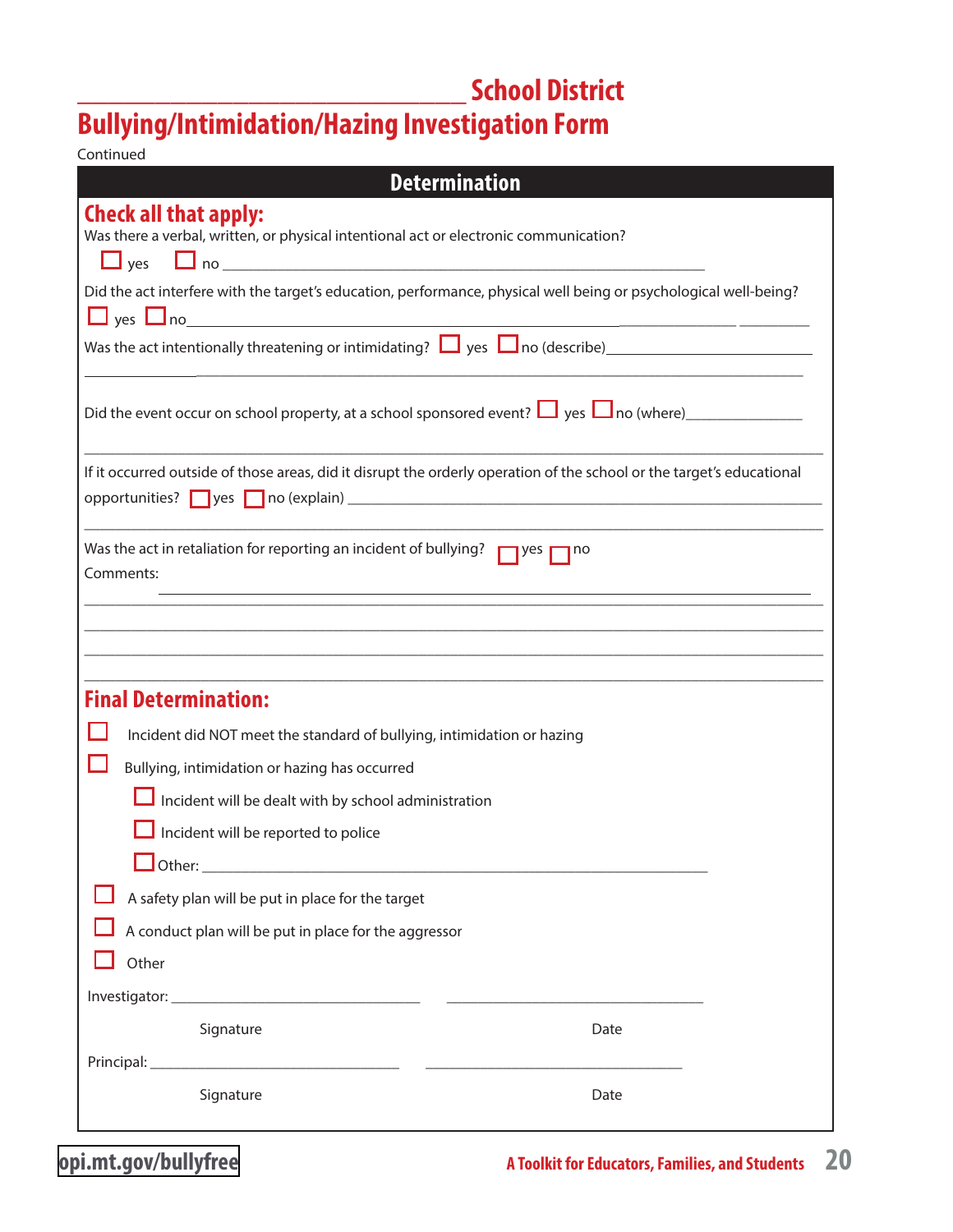# **Bullying may also be Discrimination**

The U.S. Department of Education's Office for Civil Rights (OCR) issued a "Dear Colleague" letter of guidance to educational institutions and agencies across the country reminding them of their legal obligations to protect students from bullying pursuant to federal civil rights laws, including Title IX. *http://www2.ed.gov/about/offices/list/ocr/letters/colleague-201010.pdf* 

#### **The OCR letter explains:**

The statutes that OCR enforces include Title VI of the Civil Rights Act of 1964 (Title VI), which prohibits discrimination on the basis of race, color, or national origin; Title IX of the Education Amendments of 1972 (Title IX), which prohibits discrimination of the basis of sex; Section 504 of the Rehabilitation Act of 1973 (Section 504); and Title II of the Americans with Disabilities Act of 1990 (Title II). School districts may violate these civil rights statutes and the Department's implementing regulations when peer harassment is based on race, color, national origin, sex or disability is sufficiently serious that it creates a hostile environment and such is encouraged, tolerated, not adequately addressed, or ignored by school employees.

The applicable federal laws do not specify discrimination based on sexual orientation, but the OCR clarifies that there is overlap between sex discrimination and harassment based on sexual orientation.<br>When harassment targets a student for failing to conform to sex stereotypes (e.g., male who is perceived to be too effeminate looking or acting), it is considered sex discrimination that requires school officials' response.

Additional steps to address identified harassment or bullying-type discrimination may include: counseling and other appropriate resources for the affected students, providing school-wide training on the issues, issuing public statements on the school's policy regarding discrimination, and interim as well as long-term measures to protect students from alleged harassers.

When a student or parent believes a student is being harassed in a manner that is covered by Title IX, they should follow local school policies in notifying the school's Title IX Coordinator and request an investigation. If school officials are made aware of the harassment, but the affected student or parent believes the school has made inadequate response to the situation, they may file a complaint with the OCR. The local school Title IX Coordinator will have information on how to file a complaint, and additional information may be accessed at the following link: *http://www2.ed.gov/about/offices/list/ocr/ complaintprocess.html*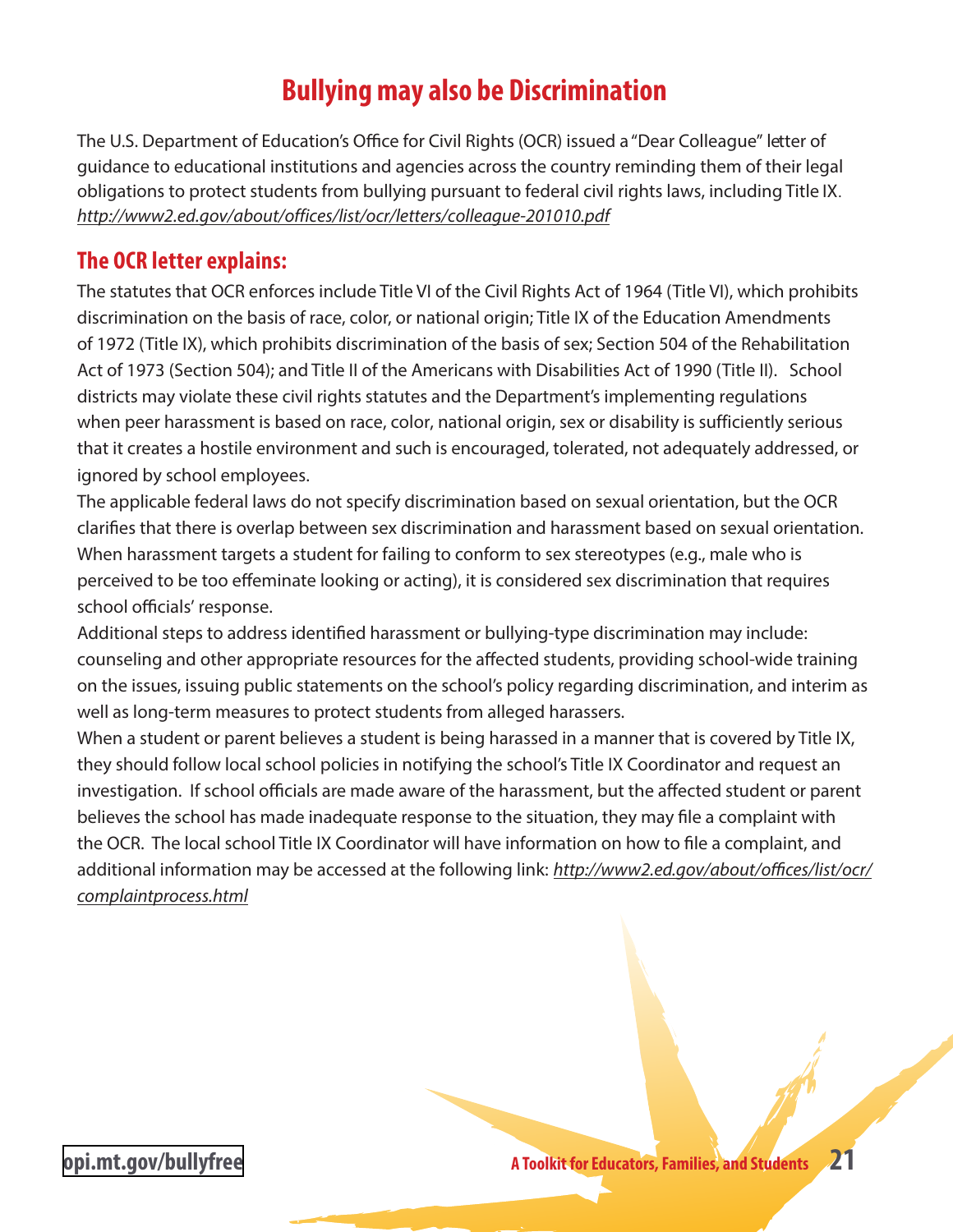